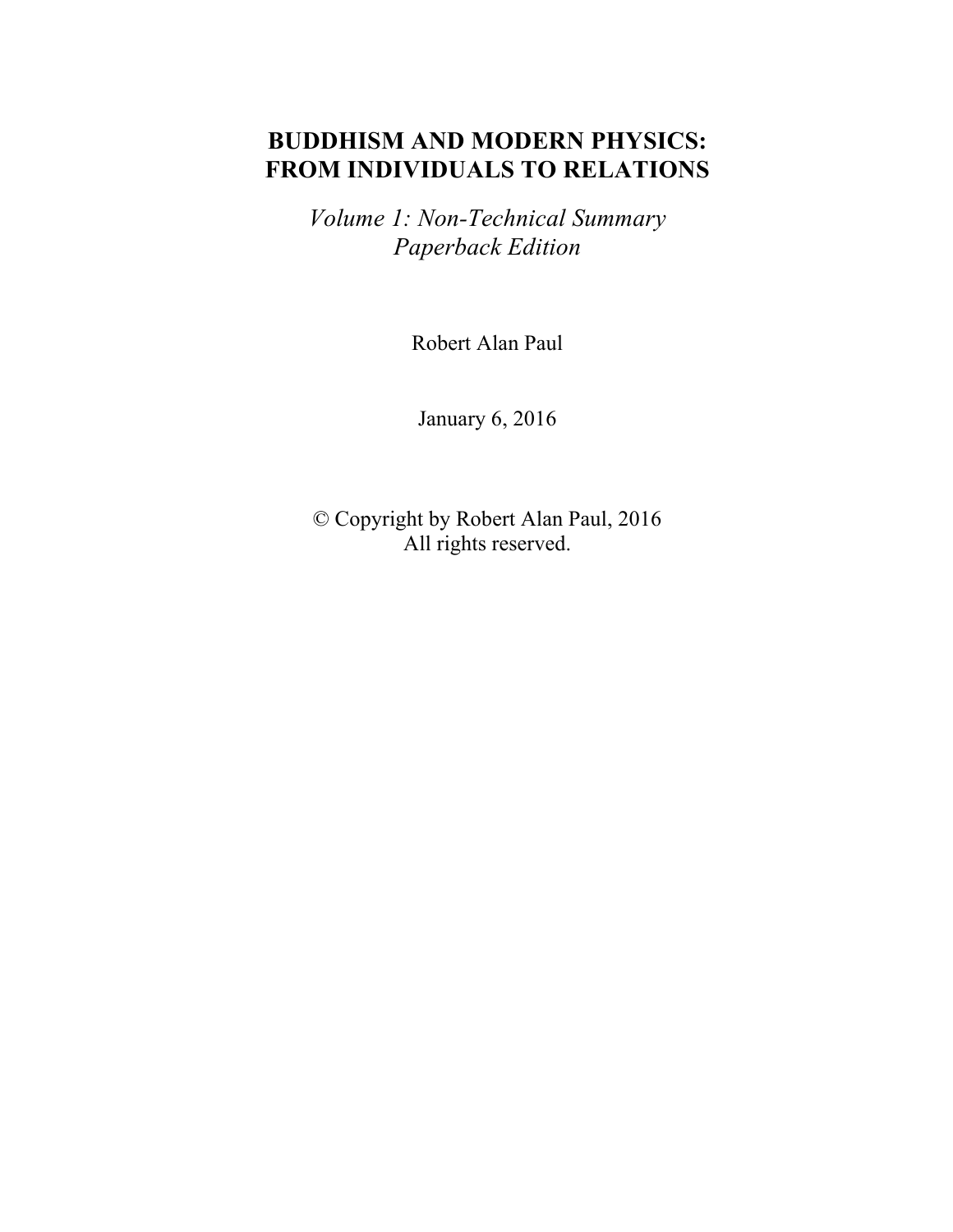In memory of Catherine Stephanie Wykowski Paul 1949 - 2014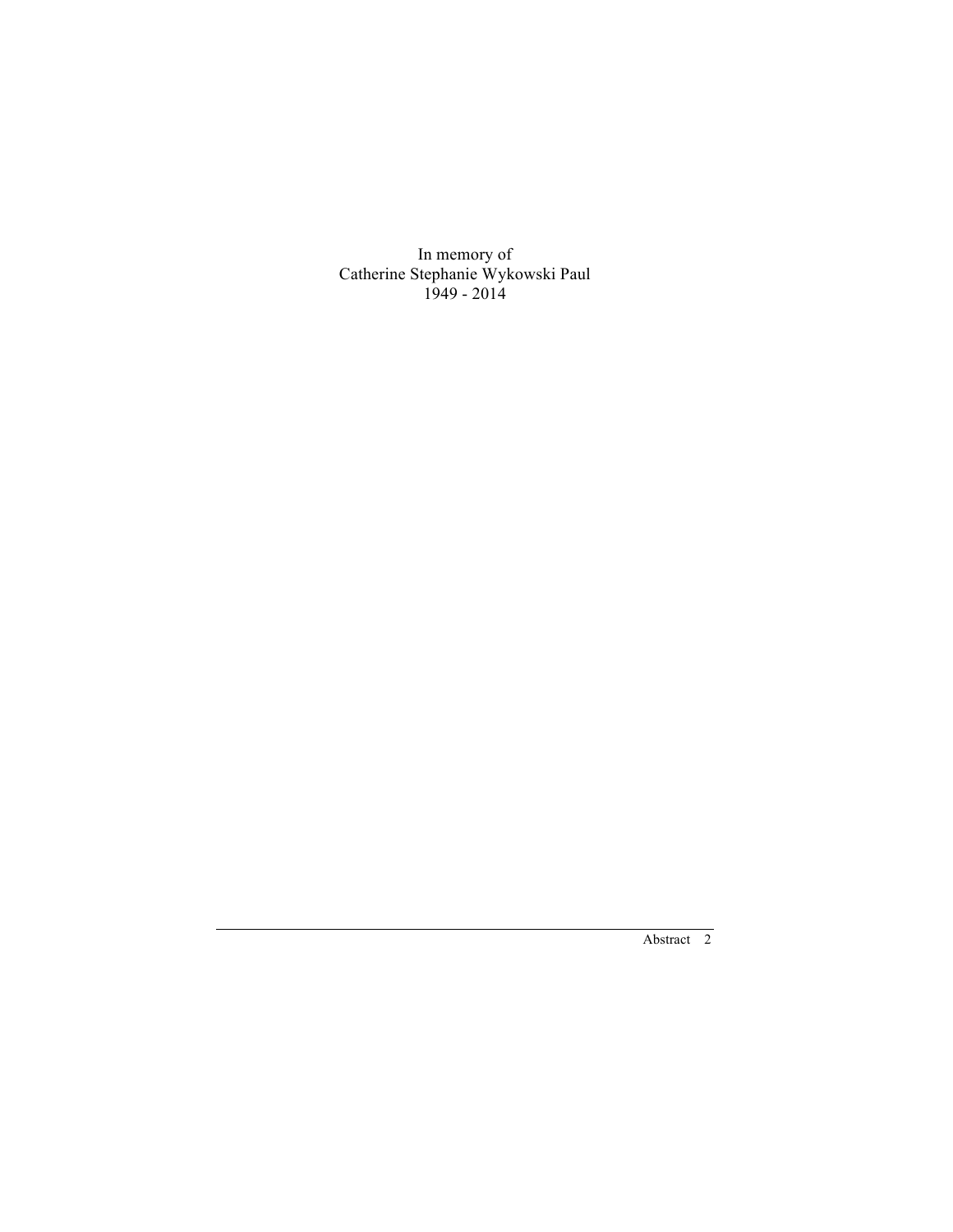## *BUDDHISM AND MODERN PHYSICS* **FROM INDIVIDUALS TO RELATIONS**

*Volume 1: Non-Technical Summary*

## **Cover Blurb**

The book investigates distinctions between independent individuality and interactive relationality in physical phenomena. This is a common topic for investigation in modern physics and philosophy of science, and the topic is explored using contemporary research in those disciplines. Additionally, it is common for Buddhism to focus on relationships, and it proposes that independent individual things do not exist. In the context of physical reality, I take this Buddhist view as a hypothesis and examine it critically. We evaluate its arguments and find them generally to be problematic when evaluated against modern standards for logic and physics. However, its fundamental principle emptiness, or shunyata—is still worthy of being tested.

Contrary to many books on Buddhism and science, this one takes a very positive view of science. Yet, this depends on how we define 'science'. Hence, the book begins with an examination of that topic, informed by philosophy of science and the author's experience and training as physicist and philosopher. While we discuss, explain and justify many standard views of science, and present the standard elements of science, physics and physics theories, the book argues extensively for one perspective: pluralism in a synthesis of the author's design.

I will show Buddhist 'emptiness' (shunyata) to be quite consistent with the knowledge framework of Physical Pluralism. When we test shunyata against the results of physics—while interpreting them within that knowledge framework—we discover the relevance, importance, and some truth in the Buddhist relationality ideas.

For nearly four decades, Robert Alan Paul has studied physics, had a career as a physicist, and both studied and practiced Tibetan Buddhism. He holds a bachelor's degree in physics, and separate master's degrees in philosophy; philosophy of science and mathematics; and physics (abd). He holds an interdisciplinary Ph.D. in four disciplines: philosophy of science, Western analytic metaphysics, Buddhist philosophy, and physics. His Ph.D. dissertation was the foundation for this book.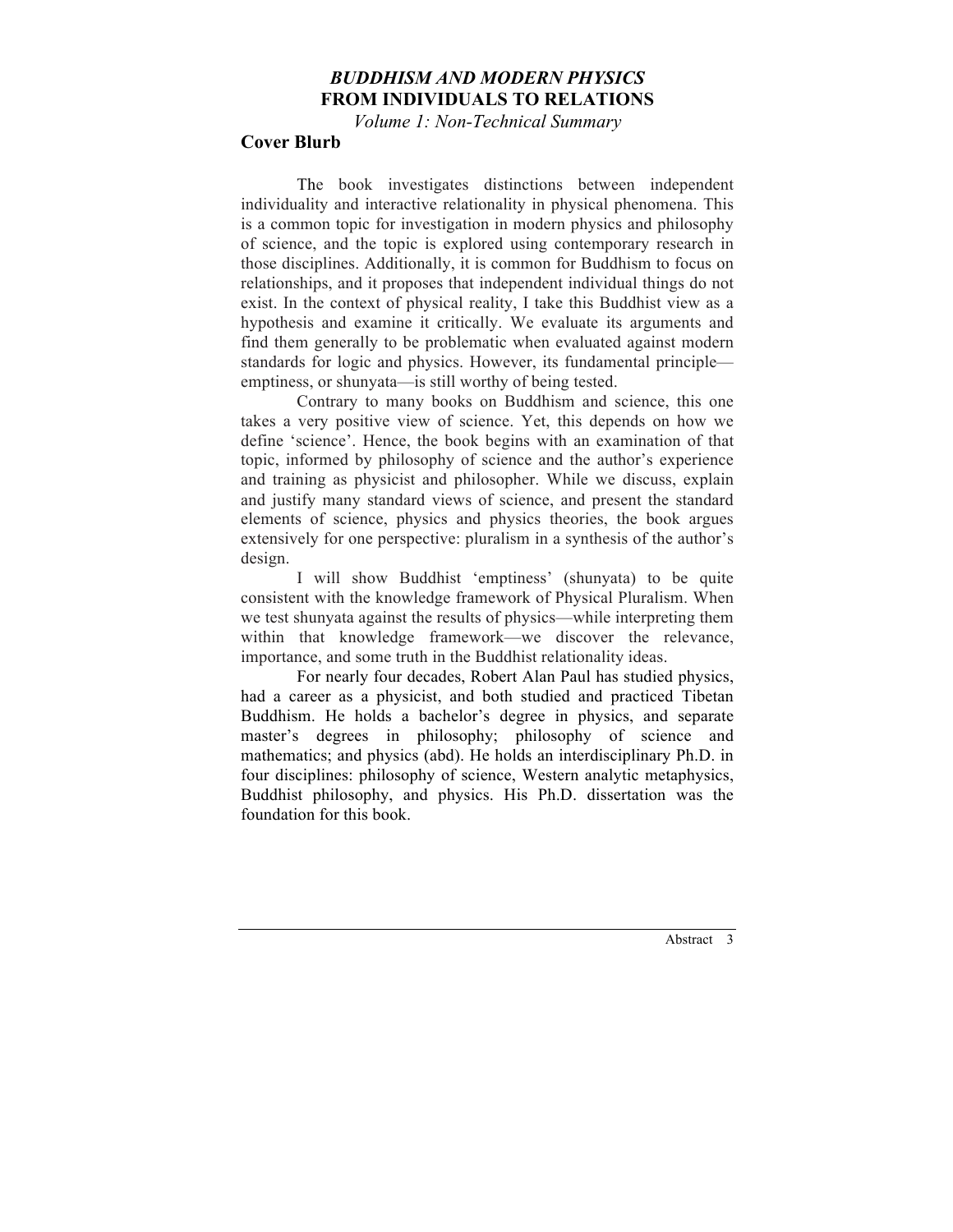## **ABSTRACT**

The focus of this book is investigation of the distinctions between the independent individuality and interactive relationality of physical, non-living phenomena as described by some interpretations of contemporary physics and Buddhism. Neither physics nor Buddhism are monolithic systems, but rather have many different schools of thought. Generally, however, Buddhist philosophy focuses on relationships more than objects, and actually proposes that independent individual physical things or independent 'external' phenomena do not exist. Some interpretations of physics propose views that are consistent with that Buddhist view.

Consistent with Western philosophy and especially physics usage, we define a phenomenon as the object of one's senses, what we detect by them and infer by our reasoning to exist separately or externally. The question remains whether there are such things independent of perception and our conceptions about them—a question that modern Western philosophy and Buddhism have examined extensively. Indeed, the modern physics of quantum mechanics and relativity has brought a scientific focus to this question also, resulting in explicit experiments exploring the relationships. Hence, we will examine this question here as a ground that must be firmed in order to talk about physical reality altogether. My conclusion is that it is reasonable to assume that such a reality exists, and we proceed based on that conclusion. However, it remains an open question what the nature of that reality might be. This will form the focus of our exploration.

A phenomenon may be an object, entity, event, interaction, process or property. Properties may be relational (extrinsic) or intrinsic. In this language, the Buddhist view, therefore, is that completely independent intrinsic properties do not exist. We will take that view as a hypothesis and examine it critically. We will work at the intersection of four disciplines: philosophy of science, Buddhist philosophy, Western analytic philosophy and physics. The focus of our study in terms of Buddhist philosophy will be *Madhyamaka*, the 'middle way'.

The Western approach is typically an attempt to understand the ultimate nature of physical reality of essentially independent physical entities and relations between them. This is the object-oriented view. The Madhyamaka view is to determine the relational interdependence existing throughout phenomena. This is the relationality view.

We will rely heavily on results from physics research. Contrary to many books in the genre of Buddhism and science, this one takes a very favorable view of science, and in particular physics. I am a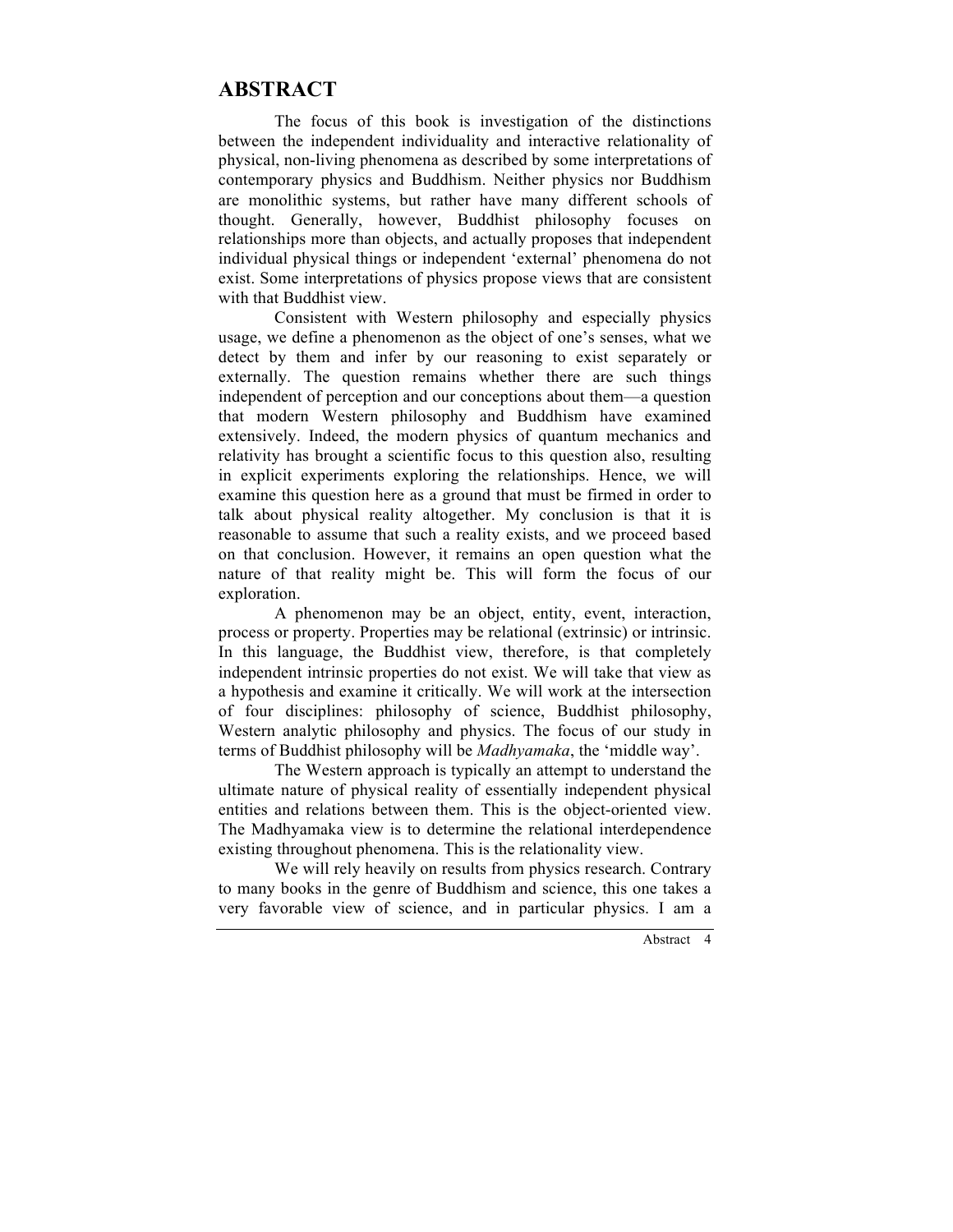physicist with graduate training and decades of work in the field. Additionally, I have extensively studied philosophy of science as part of research for an older master's degree and recent Ph.D. research. While science does not seem to be the *only* form of knowledge, I will justify the view that if we are to have the best understanding of physical reality that we can have now then we must use the best physics knowledge that we currently have. However, we must distinguish such knowledge that we can trust from such knowledge that is tentative or developing.

We start with an exploration of the nature of science. We discuss, explain and justify the standard views and the standard elements of how to distinguish science, physics and physics theories from other enterprises and conceptual structures. However, contrary to the more commonly promoted view that I label 'fundamentalist'—that the ultimate nature of reality can be found in the most basic of physical phenomena and components—and 'universalism'—that all truths pertain universally—I rather argue for a pluralist interpretation of scientific knowledge that I name Physical Pluralism. It surprised me when I discovered pluralist physics views during research for my dissertation—I started as a universal fundamentalist—and I only slowly became convinced that a pluralist system of some sort could be valid and have factual correspondence with the physical world. I am not quite a born-again pluralist, but I do find significant justification for the view.

We must note early in the discussion that the purpose of Buddhist philosophy is to relieve suffering of all sentient beings. Buddhist teachers describe the way to such relief in teachings on a personal path. The purpose of Buddhist philosophy is not to philosophically convince someone about the nature of physical reality or to have them believe in a highly abstract conceptual framework. Rather, its purpose is to show them how we can be free of such suffering by following a personal path that generally involves learning, contemplating and meditating. The first of these three uses conceptual mind, the second uses a mixture, and the third leads us into use of other aspects of our human cognitive structures, what we might call nonconceptual awareness.

Yet, Buddhism also teaches that there are two aspects of confusion that cause suffering: (1) mistaken views about the nature of reality and (2) conflicting emotions. The Buddha summarized this view in the well-known four noble truths. We will not examine the personal path towards liberation from the suffering that is due to conflicting emotions except in a very indirect way. Specifically, if the reader is looking for guidance in her own path and struggles with emotional

Abstract<sub>5</sub>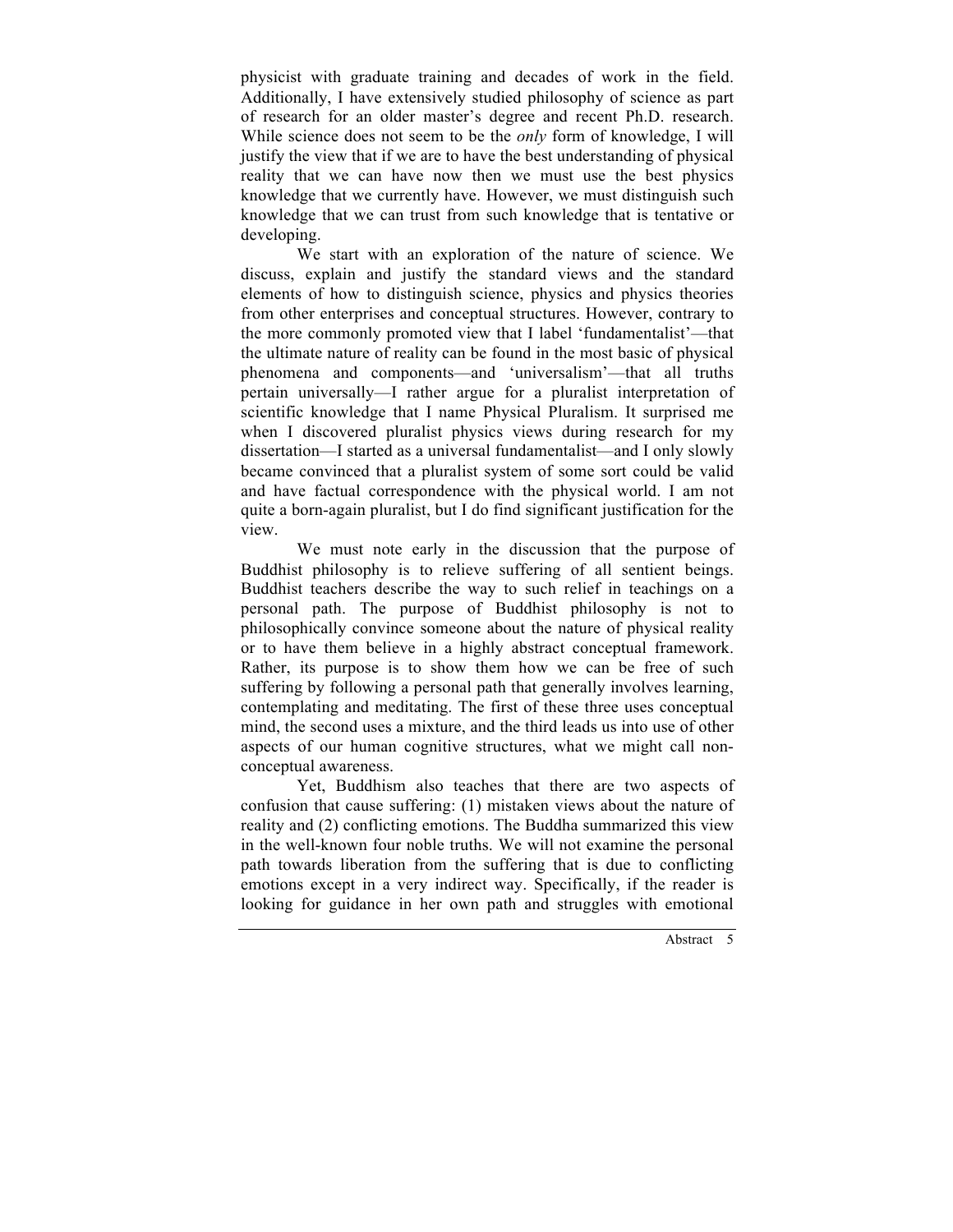conflict, the author suggests she look elsewhere. Additionally, if the reader is interested in views about the nature of mind, this book will not provide much guidance.

The major topic discussed here is the physical nature of physical reality, especially as discussed by modern science and philosophy of science. When we have an accurate understanding of that nature, then at least some of the sources of suffering may be obviated.

Some Buddhist teachers court Western philosophy and scientific knowledge, and some say that there is no basis for dialogue, due partly to the drastically different purposes and partly due to their respective non-intersecting premises. However, this is not my view, and we will, therefore, discuss the ways in which these disciplines intersect. The main intersections are that each requires we test the tenets and conclusions directly, rather than use blind faith, and each seeks the truth—'the truth will set you free'. These, I think, are sufficient for dialogue.

The first step in such a dialogue is to be open to question all of our pre-existing beliefs. We will discuss the need for empirical testing of our beliefs, and rely heavily on such testing in determining what is true. Without such empirical testing, we must rely solely on logic and intuition, yet in physics research, those have frequently failed us. The balance of these ingredients is necessary for comprehensive understanding.

Buddhism also uses logic and empirical testing. In Buddhism there are traditionally four kinds of knowledge that include (1) direct cognition, which corresponds to reliance of empirical evidence; (2) inferential cognition, which corresponds to use of logical analysis in philosophy and theoretical thinking in science. In addition, Buddhism relies on words of the Buddha and yogic direct cognition, which is personal expert testimony. We will also put much stock in such testimony by philosophers and scientists, yet *not* take it as gospel. Rather, we will question and test it against empirical findings, just as we will do the same to the relevant sacred tenets of Buddhist philosophy. Just as we now judge that Einstein made serious errors, we might have to say the same about some of the ancient Buddhist scholars and enlightened meditation masters when they argue using ancient philosophies concerned with the nature of physical reality. We have learned much in 2,500 years, which should surprise no one. None of my analysis, however, reflects on my extremely high respect, devotion and allegiance towards Buddhist teachings regarding a personal journey towards liberation from all kinds of suffering. I find them unexcelled and comprehensive.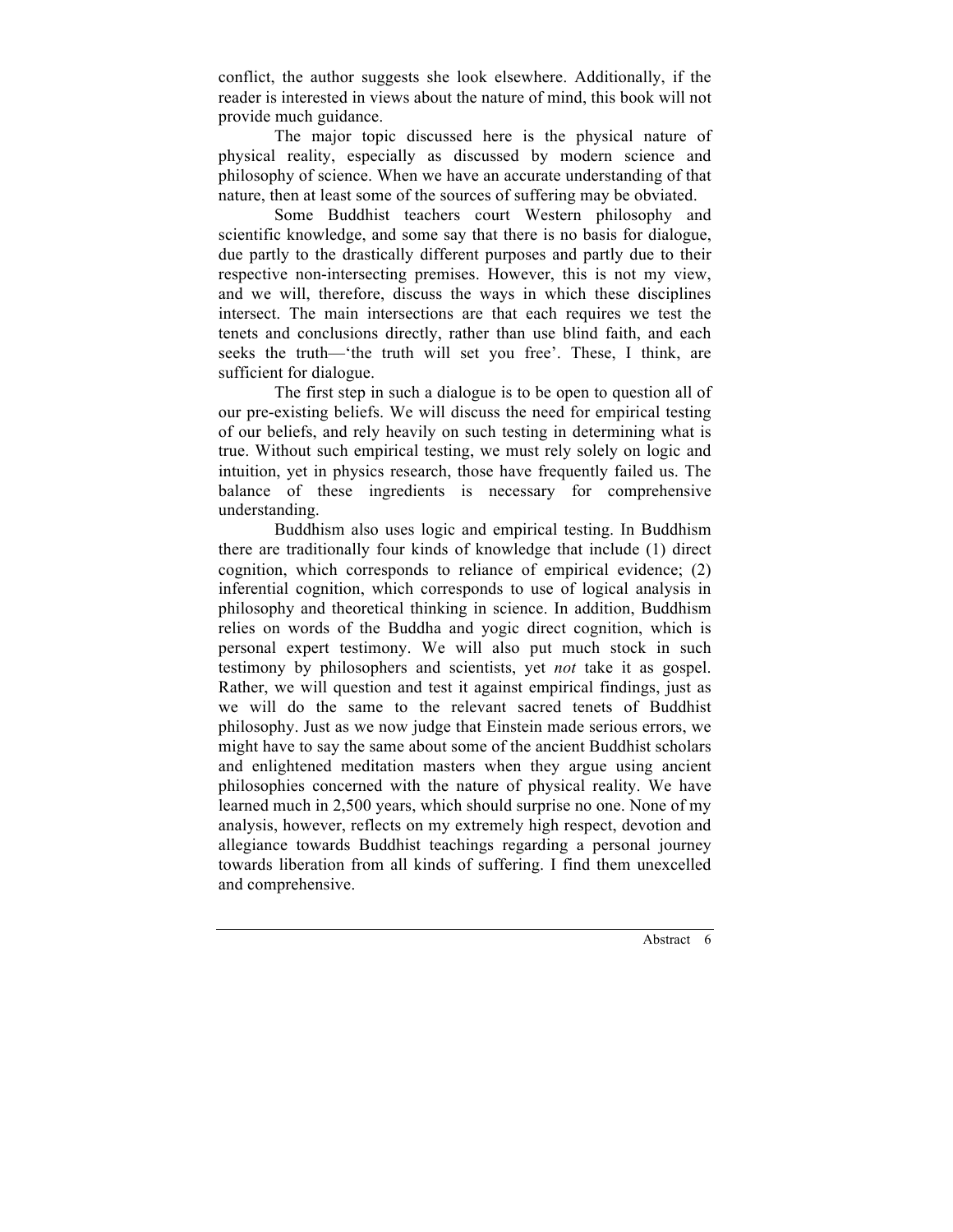Nonetheless, in contrast to many books in this genre and in the more general literature of Buddhist philosophies, this book does not leave the Buddhist concepts explained uncritically. This is not a presentation of Buddhist gospel. We will examine those philosophies and arguments in detail, but with the purpose to see if they are true in our context. Buddhist scholars have discussed and debated these philosophies for 2,500 years, and there have been many disagreements. We will add to the discussion.

The central Buddhist concept that we discuss and use is *shunyata*—pronounced *shun-ya-ta*. Most scholars and Buddhist teachers translate this as 'emptiness', or more accurately 'being empty of inherent nature'. We examine this concept not simply as it is explained and argued by Buddhists and philosophers of Buddhism, but also against contemporary standards of what makes logical, philosophical, scientific and physics sense. I conclude and demonstrate that many—if not all—of the standard *arguments* for shunyata as a *universal principle* in the domain of physical reality are philosophically weak, perhaps even illogical, and it is very difficult to find correspondence with empirical scientific understanding of the nature of that reality when we apply what I have called fundamentalist interpretations. When we apply pluralist interpretations, we find more coincidence.

Hence, although the ancient arguments may not hold up to what we know now—which should not surprise us—I find that there is sufficient reason to take shunyata as a hypothesis and test it against current physics knowledge. When we interpret shunyata within the knowledge framework of Physical Pluralism*,* and with application of contemporary standards of philosophical logic, we discover its relevance, importance, and some truth.

This *Volume 1: Non-Technical Summary* provides a brief introductory treatment of the topic designed for the general audience. You may read *Volume 1* independently from *Volume 2: Scholarly Edition*. Both volumes provide background and develop concepts from a non-technical and non-specialized starting point*.* However, this *Volume 1* stops there, while in *Volume 2* we examine extensive treatments of controversies, complexities and technical details, plus elaborate explanations and examples. *Volume 2* contains hundreds of citations and footnotes, while *Volume 1* has no footnotes and few citations, although both have complete bibliographies.

The series *Buddhism and Modern Science* will include books that examine links between Buddhism and the life and social sciences, e.g. neuroscience, economics, and geopolitics.

Abstract<sub>7</sub>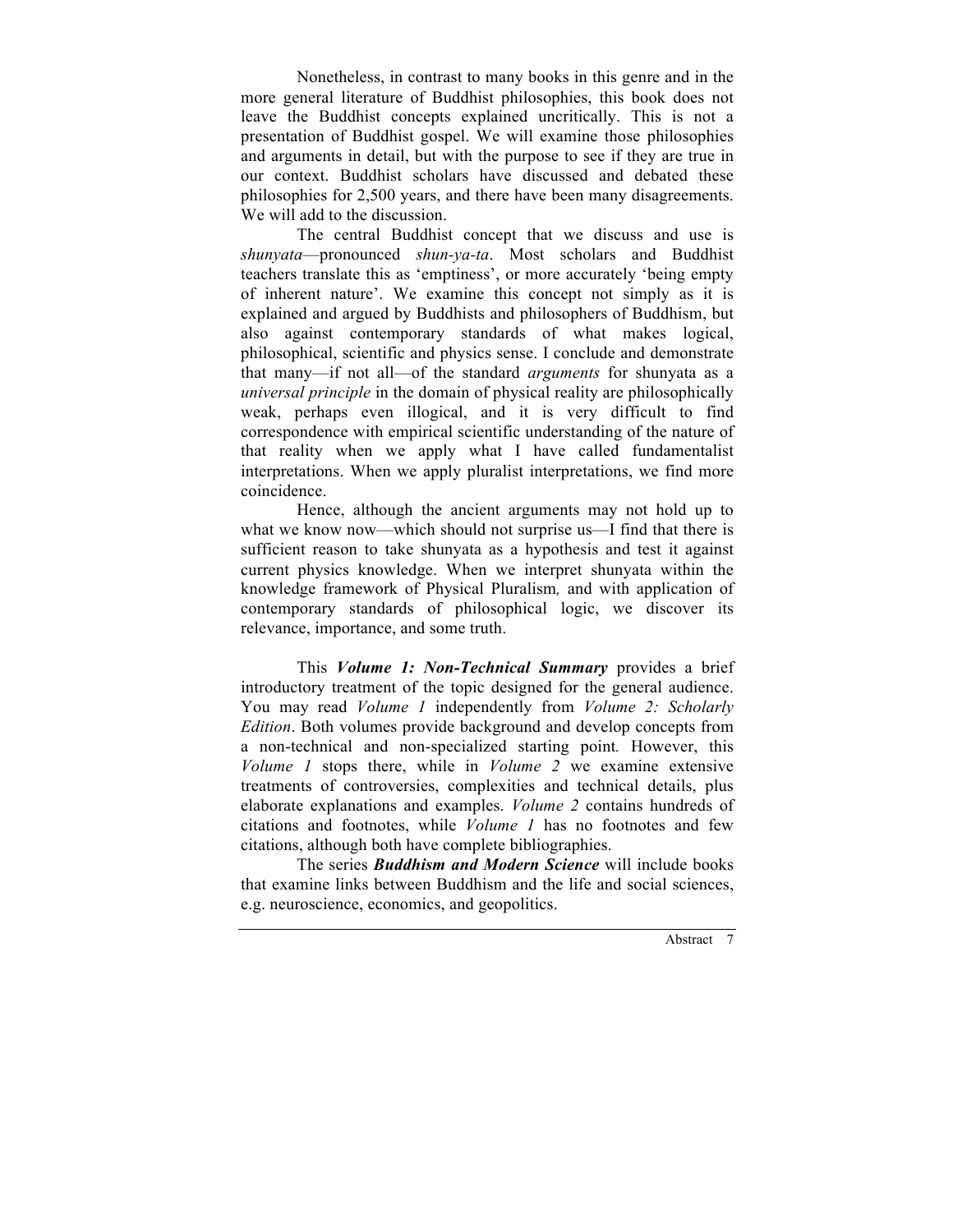## **1. INTRODUCTION**

## **A. Objects, properties, relations, processes and truth**

A common Western perspective is that things populate our world. Many of those things seem to have relationships with other things, while some of them seem to stand alone, independent of everything around them. While we will not be discussing people, psychology or social interactions very much in this book, it may be helpful to start the conversation with a personal perspective. Hence, I can admit that sometimes I consider myself the center of my world. Frequently I expand my center to include close family and friends, but it is my center, my family, my friends. I think of myself as an independent entity, unique in many ways, standing alone as an individual person. Of course, I am also very dependent on others. Is this a contradiction—to be independent yet have relationships and dependencies? Does the fact that I have relationships entail that I am not independent?

I seem to be separate from every other thing and every other person, yet I have relationships with many of them. I have close ties with my family, my friends, and some of my neighbors. I own furniture and other things in my home, driveway and yard. I feel relationships with all the people and objects of our world—although many of those relationships are quite weak. I can even think of my small place in the solar system and the rest of the universe.

We use words like 'things', 'objects', and 'entities' to denote what populates our world. These objects have properties and relations, and some of those properties seem quite independent of other things. The flower vase in my living room is 25 cm tall, and that seems to be entirely a property of the vase itself, without relation to anything else. It is an intrinsic property. However, it is sitting on the side table in the living room, which is a relation. Many of the relationships between objects are positions in space relative to other things, and some are process-oriented. The vase sits on the table, and the fly is flitting around the room, buzzing as it goes—pesky varmint. We base many of the relationships we have on value judgments like that: I do not like the fly, the flowers are pretty, I love my family, I think many people of the world are good and others are at least confused. It is fun to drive my car, although only when the weather is good.

Do the objects of our world have as their own properties those opinions and values that I place on them? Are the objects free of all such properties? Which are their own intrinsic properties, and which are the ones dependent on or relational to other things?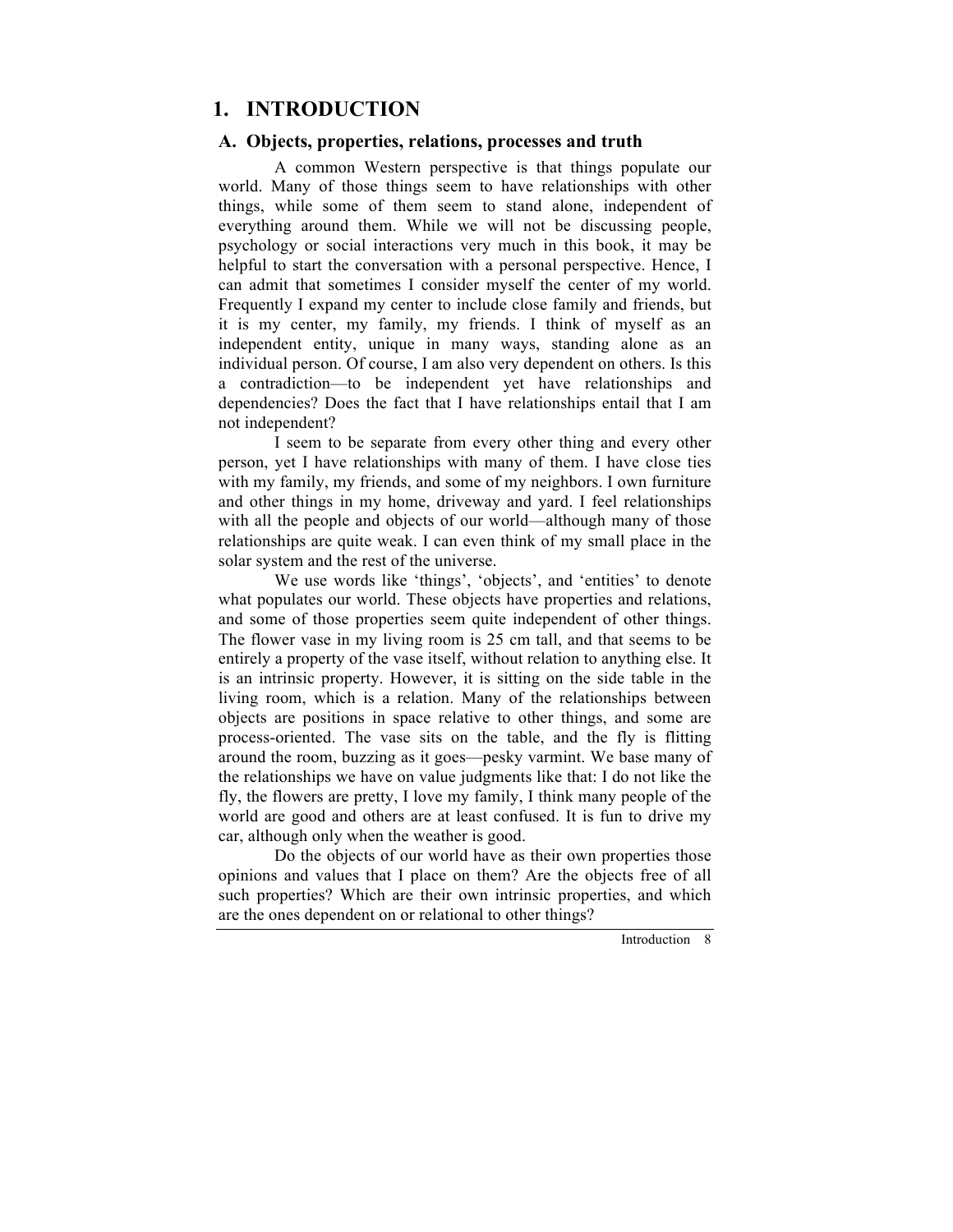This book is partly an examination of the way in which we think about our world. However, contrary to some books in this genre, I argue that there is a world that is independent of thought, and this book is more about the nature of our world than the nature of thought. We will therefore discuss the relationship between our knowledge about the nature of our world and the nature itself.

We may think, as described previously, that there are objects and some of them have relationships. On the other hand, if we transform our worldview  $180^\circ$ , then we might start with relationships and seek their entwined portions, which may or may not include objects. The problem with objects is that we automatically begin from the idea that they are independent. This is an ancient view, the objectoriented worldview based on Aristotle and adopted by many philosophers and most people in their normal thinking. We will question this worldview and attempt to transform it.

Why bother? There is a kernel of truth in the idea that when we start with objects and people which we initially and intuitively consider as independent, then we end up centering the world on 'me'. We do this even if we have relationships and dependencies. I may expand my center to 'my' family, 'my' things, 'my' nation, 'my' religion. It is so easy to set up a dichotomy, an opposition between my world and everyone-everything else. We may look askance at those others, with suspicion or hate, simply because they are not part of our individual, me-centered identity. This can be a big problem.

This book is not about people, nations, psychology and geopolitics. It is about our physical world. I start there for several reasons. First, physics is my core competency, so I must start there. Second, if we cannot understand such simple things as physical, nonliving phenomena, how can we hope to understand complexities of personalities and international relations? 'Simple', did I say? Yes, physics is very simple. One famous physicist started as an economist and gave up all hope of understanding it, focusing instead on quantum physics—much easier. The physical world is composed of very few things, and has very few relationships (there we are again: things and their relationships.). My third reason for starting with physics is that I think some of the principles we discuss in this book can help transform our worldview about people also.

The main idea of this book is to present what I have become convinced is the truth about the nature of the physical world. In conjunction with the second volume that has details, arguments, responses to objections and references, and my dissertation that has even more of the same, any reader may become convinced as well. My purpose in writing this book is because of a belief that I have, that *the*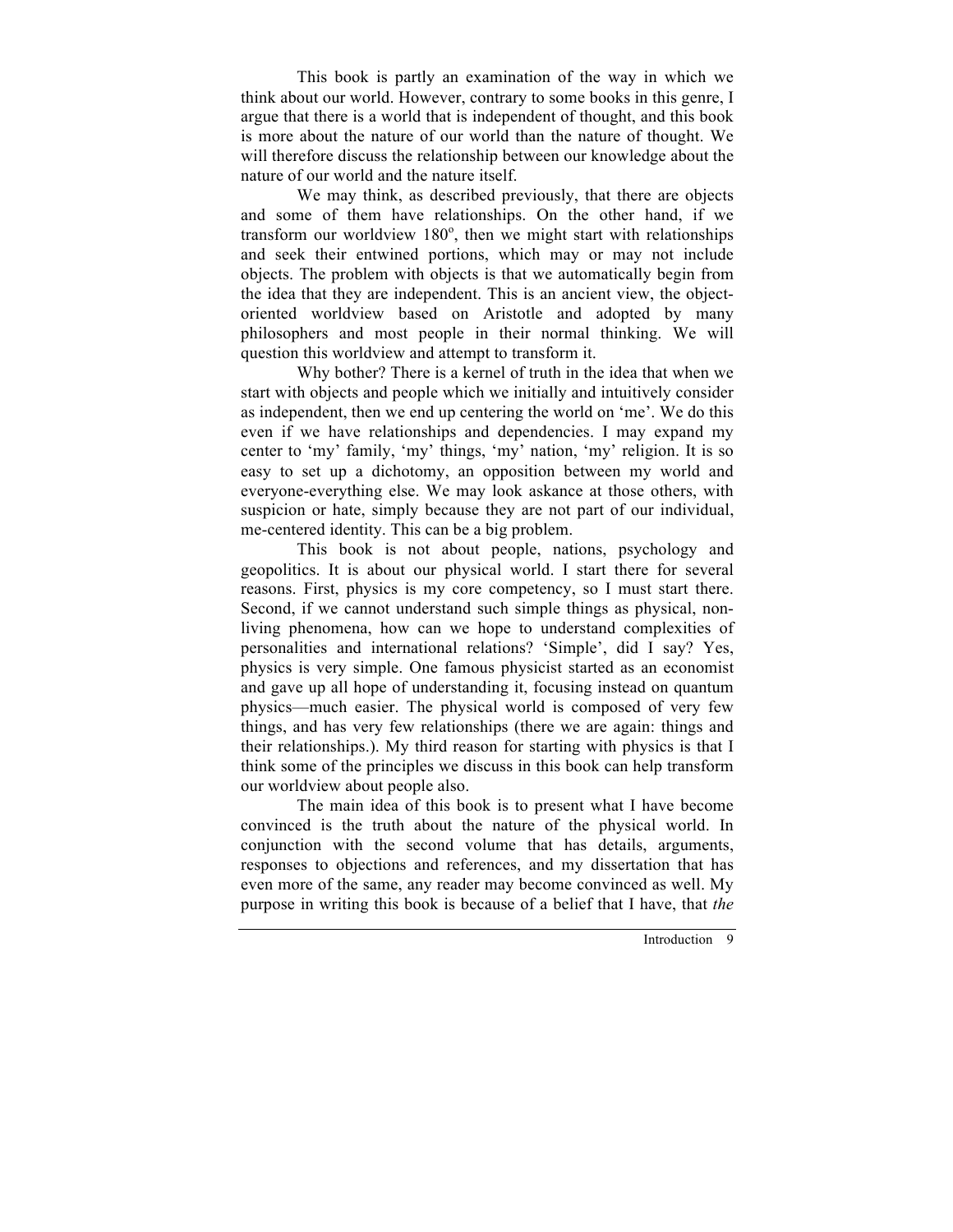*truth will set you free*. This is also a principle of Buddhism we discuss further below. If we guide our lives by what is true in the world, then we will be free of the kind of suffering that comes from mistaken conceptions about the nature of the world. This is half the journey. The other half is dealing with conflicting emotions, and while this half will assist, we leave most of that task that for others to address. Now, all we need to know is what is true.

## **B. Transforming motion**

Let us begin with a thought experiment: you are standing on a train platform. The train you are waiting for is the local, and you see the express barrowing down the tracks. It zips by without reducing its speed. You stood still, and it sped past. Yet in passing you saw a colleague standing inside one train car. You saw that she recognized you, and she smiled; perhaps she realized that she would get to work before you. Now rewind and take the view of your colleague, who is now the first person, the 'you' of this story. You are on the express train bound for the city. You see the local platform coming towards you, and passing at high speed. As it passes, you see your colleague (the previous 'you') waiting for the local. You smile, realizing that you will arrive at work earlier than your colleague will.

Technically, there is no absolute frame of reference from which we can judge absolute velocities. Velocity (speed + direction) is relative. The train is moving relative to the platform and the platform is moving relative to the train. When you are in the train, when it is not accelerating, you cannot know that it is moving. You can play toss with a fellow passenger and the ball will not veer off due to your movement. If the windows were blacked out, there would be no test that you could perform on the train to establish its movement. We call this *Galilean invariance* named after the famous Italian philosopher and physicist. All of physics must at least satisfy Galilean invariance. There is no absolute space, time, or velocity. Rather, there are relationships, with no privileged views.

Here, briefly, is the focus of this book. I will demonstrate the limits of object-orientation in physics, and focus our attention on relationships. We will see that the relational viewpoint is more valid, i.e. has more correspondence to the actual nature of the physical world compared with object-orientation.

## **C. Three parts, dimensions and components**

In order to proceed, I divide this book into three parts: the nature of science generally and physics in particular; Buddhist philosophy of objects and relations; and the physics of objects and relations.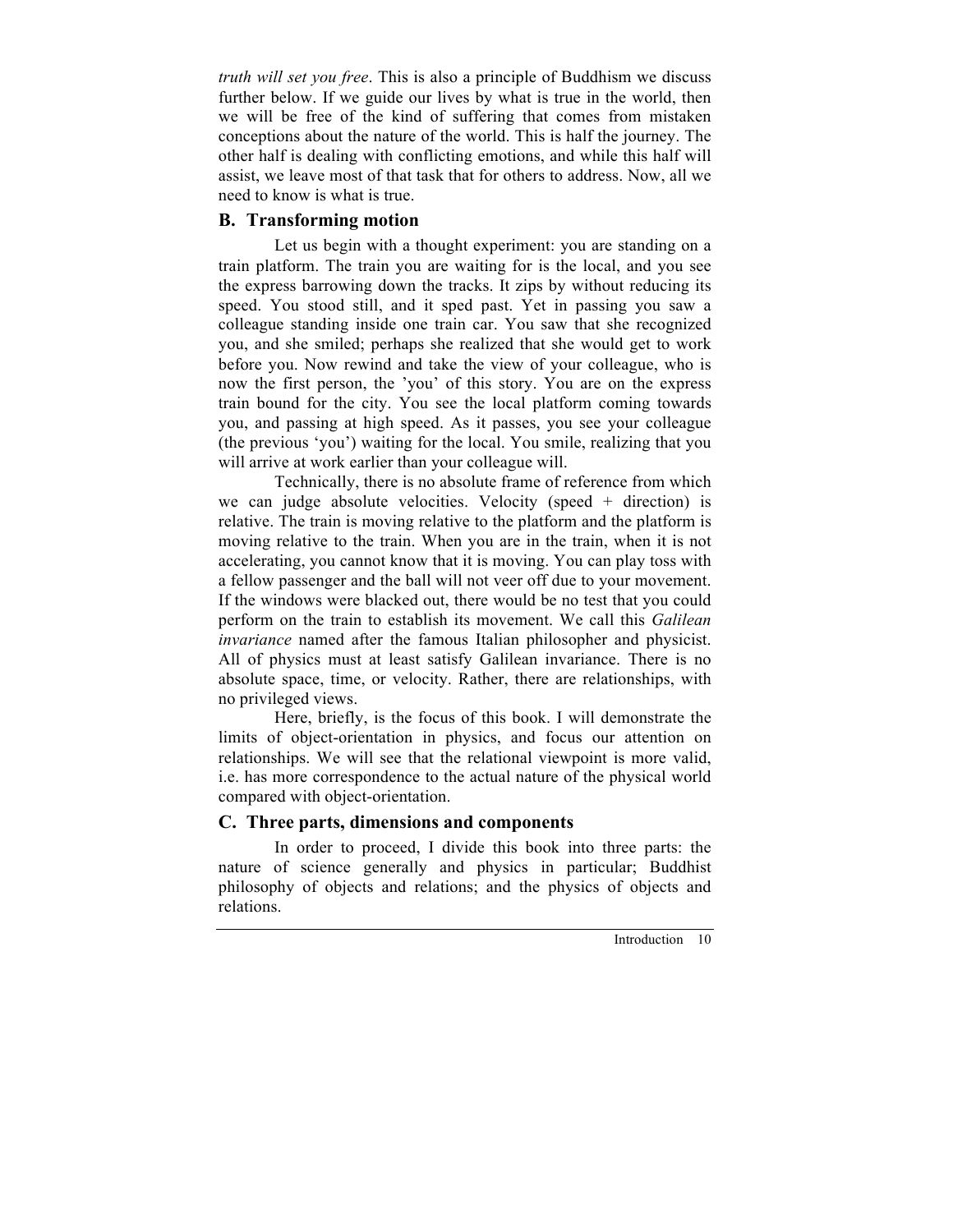## *C.1. What is science?*

We first examine the nature of science in general and physics in particular. Science cannot tell us anything about our experience of sense pleasures—no physiology can explain the taste of a strawberry, even while it can explain the chemicals and neuroscience involved in that experience. Science can tell us about hormones and pheromones, but not about the magic of love and commitment. As is commonly attributed to Einstein, "gravitation cannot be blamed for falling in love".

Yet, science can tell us so much about our world. We will investigate the differences between science and other forms of knowledge. Specifically, we will examine if and how scientific theories can be trusted to provide truth in determining the nature of objects and relations in the physical world.

One of the main results of this examination is the discovery of pluralism in the philosophy of physics. Philosophers of science distinguish pluralism from a set of perspectives that I call fundamentalism and universalism, plus the idea of intertheoretic reduction. These perspectives examine the relationships between ideas, theories and the nature of things. Note that my use of the word 'fundamentalism' does not refer to fundamentalist religious belief *per se*, although clearly it is related. Rather we are discussing beliefs about the nature of physical reality.

- (F) Fundamentalism is a particular expression of the most basic, ultimate, or final characteristics, which are—in some sense—at the foundation of our world. In particular, fundamentalism says that there is only one valid set of final characteristics of all things, based on the nature of things in a fundamental, elemental way.
- (U) Universalism extends fundamentalism with the implication of a comprehensive extent. A universalist characterizes all things in one way. For her, everything has the same nature. Fundamentalism does not necessarily imply universalism, since a physical law or property may be fundamental in the sense of being the basis for construction of all things, yet still many things may not completely share the fundamental character. Universalism extends the fundamental character to all things in all domains.
- (I) Fundamentalism and universalism utilize the idea of intertheoretic reduction. This is the idea that we can reduce all our theories to those concerning the most fundamental and universal principles. In physics, this idea refers to our ability to derive *all* of the laws, principles *and* properties of all entities and phenomena of all domains from the physics of the most fundamental domains. Scientists and philosophers express this as deriving theories from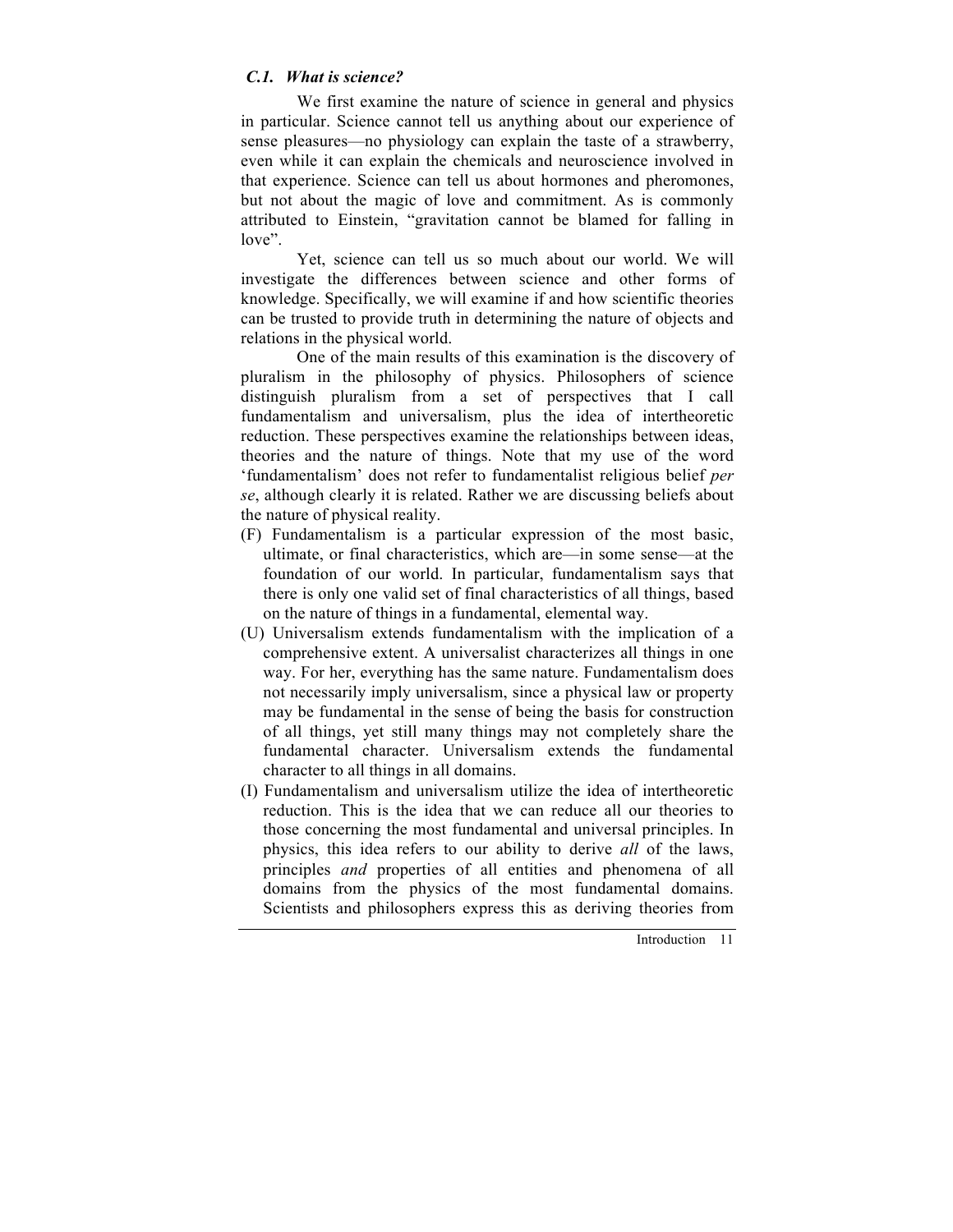*first principles*. In large measure, those first principles include the nature of phenomena in the most microphysics domains since they include entities that are the building blocks of all matter.

- (P) *Pluralism* is a view that we distinguish from those other views in three interrelated dimensions:
- *(1) Meaning (semantic)*
	- *(a) Fundamentalism and universalism in meaning* state that all propositions which have a truth-value, i.e. which might be true or false, have their one truth-value in all contexts. In addition, all sentences have the same meaning in all contexts. This view seems highly questionable, if not straightforwardly false, yet it is a common understanding. This view is sometimes the same as believing in an absolute truth.
	- *(b) Pluralism in meaning* promotes sensitivity to the context of discussion, and involves us with relative truth.
- *(2) Knowledge (epistemic)*
	- *(a) Fundamentalism and universalism in knowledge* are that we can have a single knowledge framework that can provide all answers to all questions. This is relevant to physics as the search for a unified field theory: a grand unified theory of everything. Hence, fundamentalism and universalism in the context of knowledge of the physical reality is that the physics theory of our most microphysics domain describes the universal nature of all things. This is equivalent to universal theory reduction and our ability or wish to derive all physics from first principles.
	- *(b) Pluralism in knowledge* provides separate theories for different contexts. In terms of physics, we call such contexts *domains of knowledge, domains of applicability,*  or simply *domains* of a particular physics theory. Domains are essentially the phenomena that we discuss, involving objects, processes, interactions, and other relationships. Each theory shares common general principles, like the conservation principles of mass-energy and electric charge, what we might call common absolute truths. However, each domain has its own knowledge base, somewhat independent of other domains. Additionally, when science changes it does not discard the old theories as much as refine their domains. We can still trust the old ideas, if we are careful about context.
- *(3) Being (ontic, objective, real)*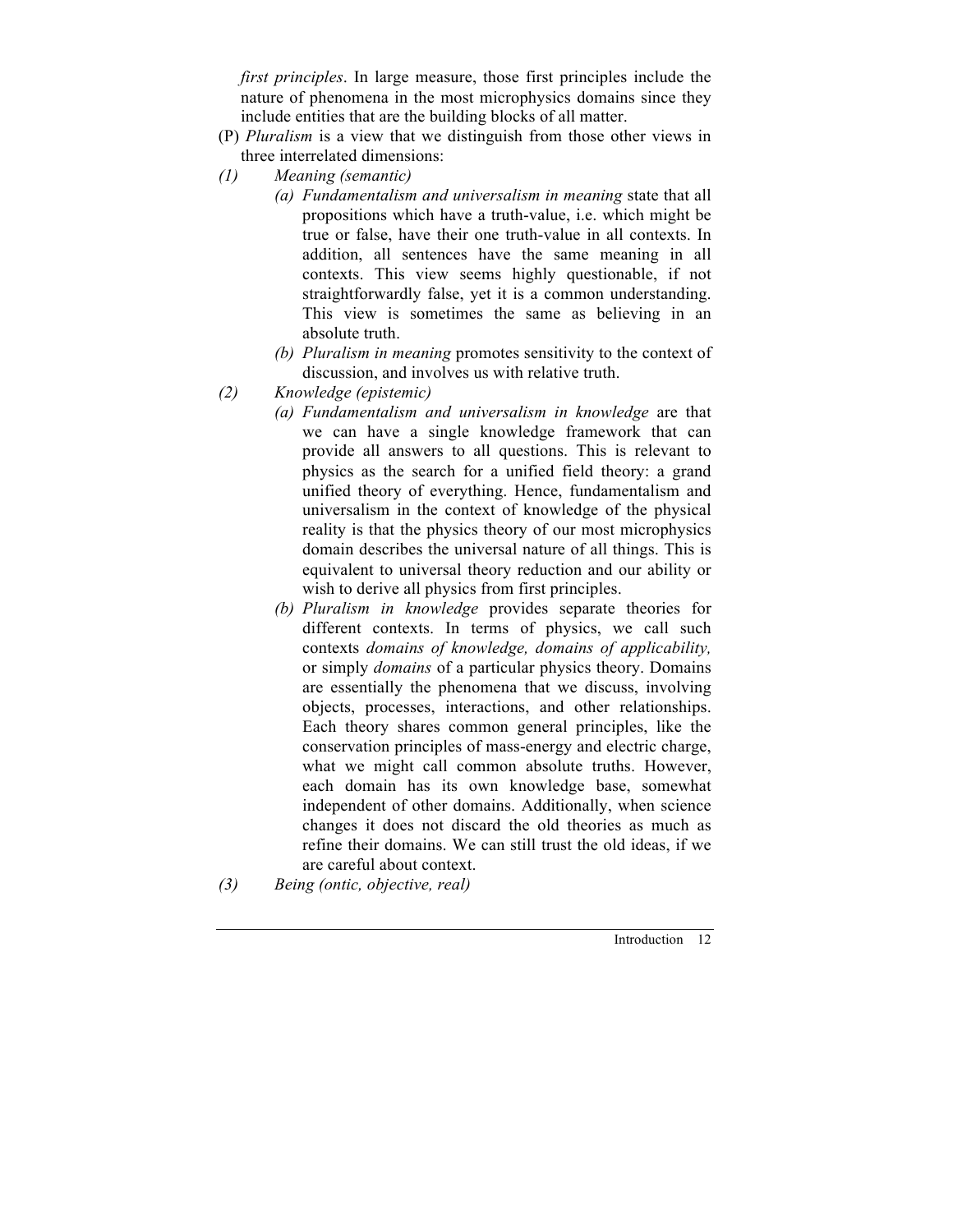- *(a) Fundamentalism and universalism in being* are that all things have the same natures. This could be that all things are individual objects with intrinsic properties, and those objects may have relationships. Alternatively, the common nature may be that nothing has any intrinsic properties or inherent nature, regardless of context. In physics, according to this view we should describe the ultimate nature of things as their nature as described in the fundamental theory of our most microphysics domain. Being and knowledge are intimately connected.
- *(b) Pluralism in being* shows how things *are actually different* in different domains, not simply that we can think of them in different ways, depending on our mood, or use different theories to describe them for pragmatic purposes when convenient.

In particular, fundamentalism says that we can only know what a rock *truly is* from the nature of the elementary particles that comprise it in combination with the fundamental nature of space, time, energy, etc. Sometimes there is a corollary that the nature of macroscopic things ultimately is just the nature of their microscopic composita.

I will argue against these views. However, in so doing I argue only against their exclusive use. As I point out their deficits, at the same time I refine them and integrate them into my pluralist synthesis. It is pluralist even in acceptance of non-pluralist aspects.

It is a basic principle of pluralism that there is no ultimate nature, but rather are only local natures within the contexts of different domains. At the same time, I acknowledge that there are universal general principles that apply in all domains necessarily. However, each of the general principles may apply in each domain somewhat differently. Those principles instantiate as constraints in the way different phenomena relate and interact. However, within those constraints, much is possible and the general principles do not favor one or another outcome. Thus, closed systems always conserve mass and energy separately, although to be metaphysically correct and quantitatively correct—even if in the  $10<sup>th</sup>$  decimal place for commonplace interactions—we must consider mass-energy relativistically together. There are several universal general principles.

Given those global constraints, we then need further investigation to describe phenomena in local domains. The nature of the rock is one thing when we toss it in the air, another when we smash it with a sledgehammer, and another when we slice off a piece and throw a stream of protons at it in a particle accelerator. The rock is different in nature in different interactions, even though it seems to be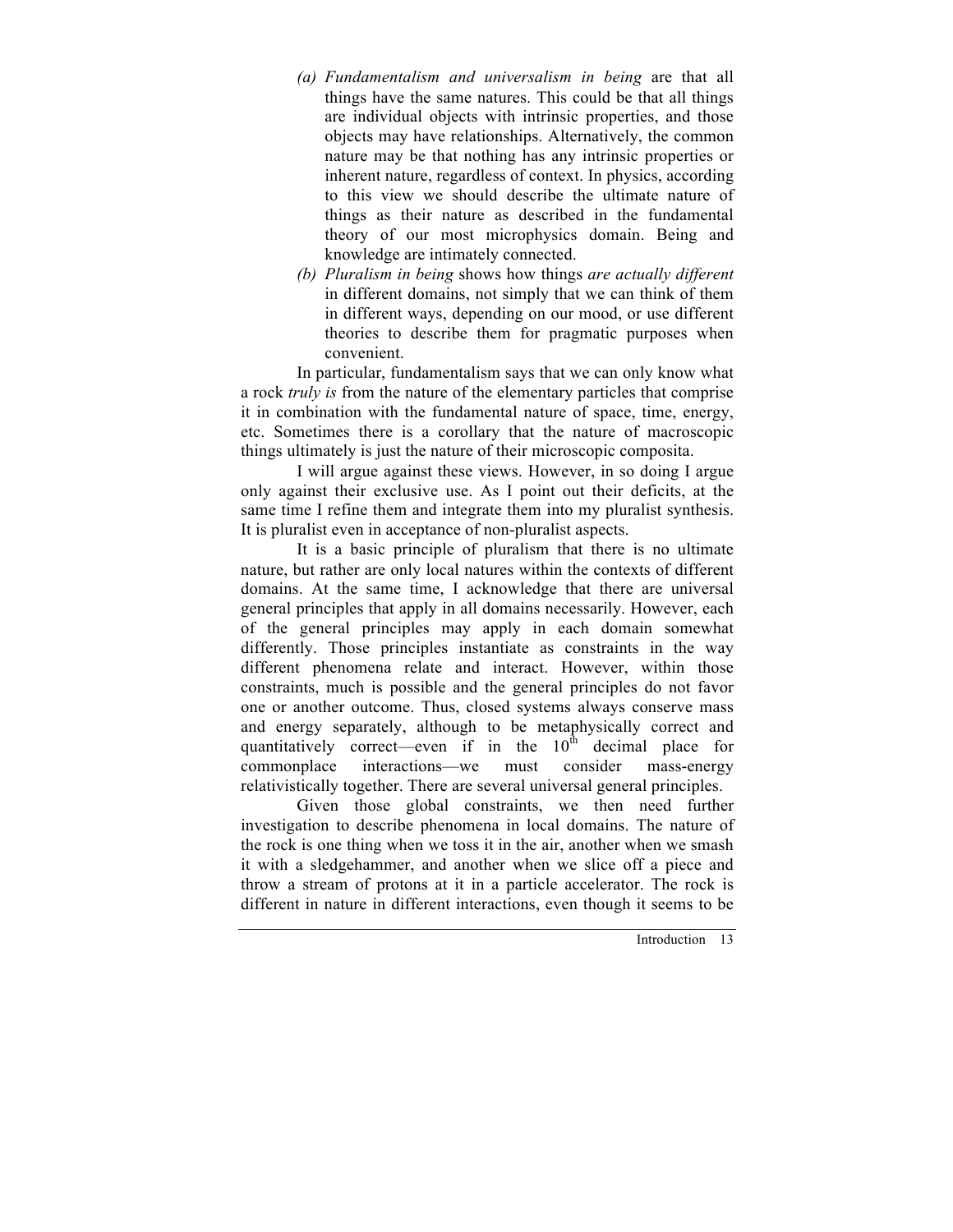the same thing. Different aspects of its nature manifest in different interactions. This is an aspect of its relationality.

Nonetheless, we will find that it has inherent natures. How we make these two views of relational and inherent natures mutually coherent will require the entire book.

## *C.2. Middle way Buddhist philosophy*

After our discussion of science and Physical Pluralism, we will look at the Buddhist philosophy called 'middle way', *Madhyamaka* (mod-yom'-aka) in Sanskrit. The core concept of that philosophy is *śūnyatā* (shun-ya-ta'), usually translated as 'emptiness'. *Śūnya* is the root, and *ta* adds the '-ness'. Hence, we say things are śūnya, empty. Śūnyatā is the lack of *svabhāva*, which is the essence, substance, or inherent nature of things.

The view that this translation as emptiness implies is that all śūnyatā is nothingness—and nothing could be further from the truth. In fact, most Western and Buddhist scholars have rejected this view, yet have preserved 'emptiness' as the translation. I conclude that since śūnyatā is about the lack of intrinsic or inherent nature in all objects, physical and personal, we should refrain from using emptiness as its meaning, and therefore not translate it that way. We will either say 'lacking in inherent nature' or simply leave it as śūnya.

Without inherent nature, we may think that an object is empty of itself, empty of the essence that gives itself an identity. If this were the case, then 'emptiness' might be the natural translation. Then, we might think that it would be hard to distinguish the object from nothingness. However, the philosophy argues that without any inherent nature, relationships may abound. Hence, the object is not empty nothing, but rather is full of interactive relationships with its relational nature. Madhyamaka is about relationality; hence, it is something that we may use in our investigation and attempts to transform our worldview.

We will use a traditional approach to understanding śūnyatā in three components:

- (1) The lack of independence in causal relationships between objects that are now understood to be inter-dependent
- (2) The lack of independence in causal relationships between an object and its parts
- (3) The lack of independence in relationship to time, i.e. the lack of persistence of all objects

We will not take as gospel the view that we all things are śūnya. We will examine the traditional arguments for śūnyatā in the physical world and find that they are not convincing, at the very least, in light of our current knowledge. I will demonstrate how many of the arguments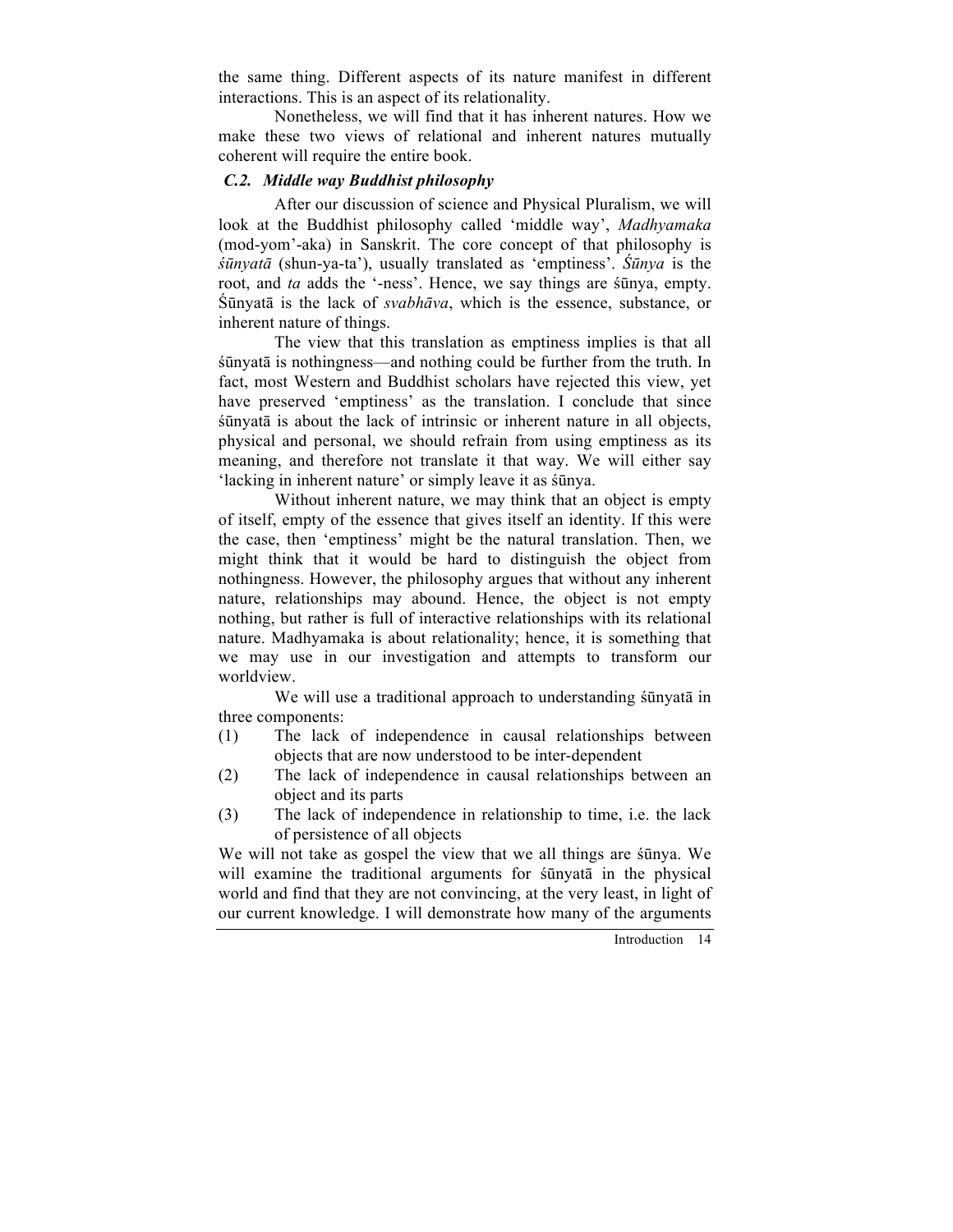are logically invalid and/or factually fallacious. The general principle may or may not be true, but we need to find better logical and scientific justification than the traditional texts provide—if that is possible.

#### *C.3. Physics of relationality*

The third part of the book is an examination of those three components of śūnyatā based on Physical Pluralism. We examine the nature of physical phenomena from the perspective of contemporary physics knowledge. Note, that there is an enormous amount of such knowledge that we can trust to be true. However, we discover that in order to have a full understanding of the actual nature of the physical world we must permeate all our meaning, knowledge and being with relationality and pluralism.

For example, there seem to be many things that have intrinsic properties, inherent nature, individuality, independence in causal relationships, no parts hence independence in relation to parts, and that are persistent. Things or objects of our physical world with these characteristics include at least the 16 elementary particles such as electrons that we will itemize and discuss in some detail later. Additionally, it is easy to argue that the atoms described by the elements of the periodic table are have no separable parts in certain domains—the neutrons, protons and electrons are bound together in unitary atoms. We will find many more such entities, such as the neutrons and protons themselves.

These are examples of the *Unity Principle* that I explain and demonstrate fully: simply because a unity can be broken, this does not deny its unity before being broken. This principle does not apply to all things, but it does apply to many physical things in many circumstances.

However, these observations are seen with Physical Pluralism as dependent on a particular domain of enquiry—a context. In other domains, we find that each of these intrinsic properties exhibit relationality. There does not seem to be global independence in all domains—simply local independence in some domains and local relationality in others. When there is local relationality in some domains as a basis for intrinsicality in other local domains, I call the phenomena globally relational. Hence, mass is intrinsic in many domains, yet is due to interactions in other domains. Hence, mass is globally relational.

#### **D. Debunked myths and basic principles**

We will discuss each of these—and more.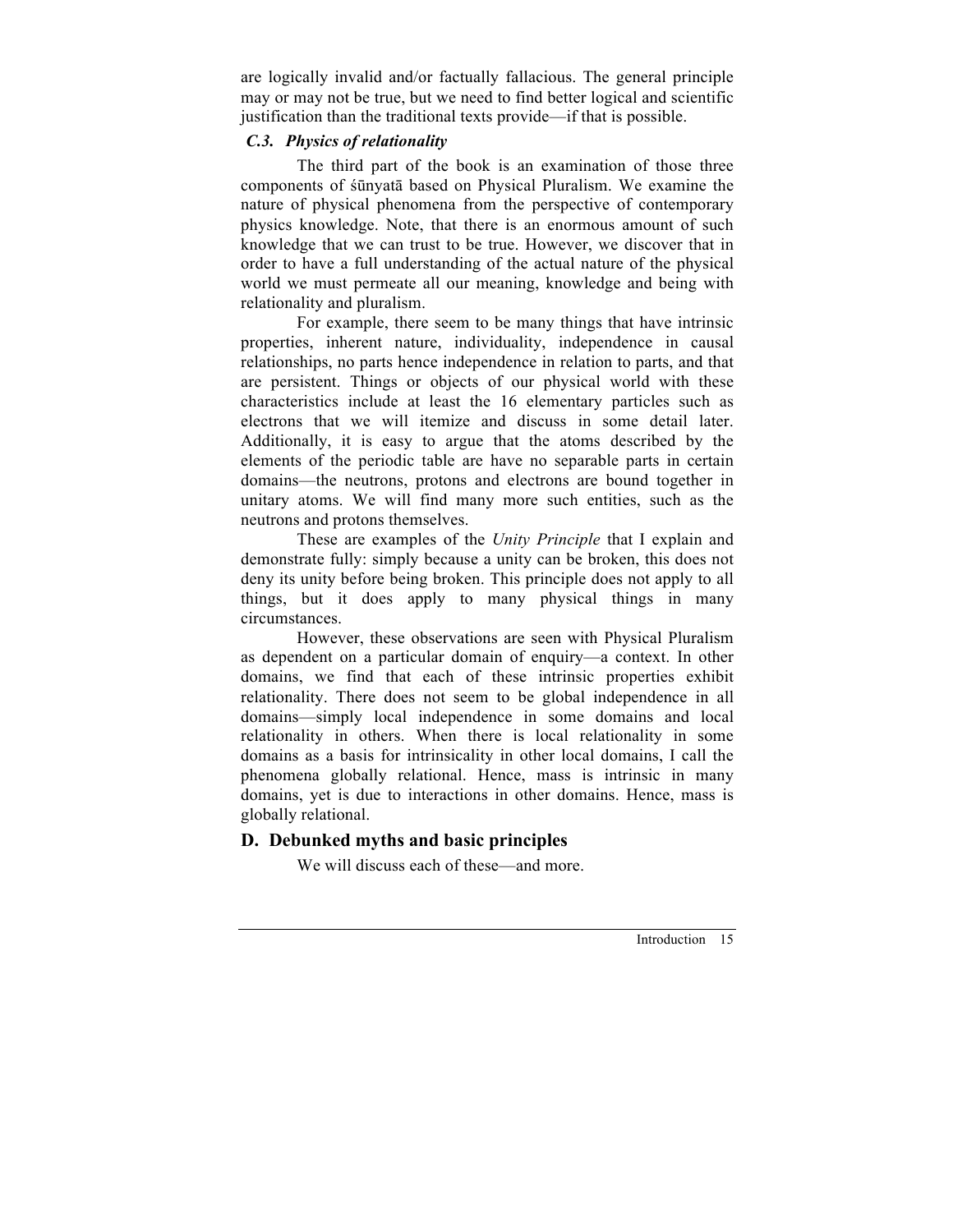## *D.1. Limits of science*

I agree that there are limits to knowledge obtained from current science. Science cannot explain our direct experience, for example our experience of the taste of a strawberry. It cannot even explain our experience of colors—there is nothing blue in our brain, so where does that experience come from (for non-colorblind folks)? Science can tell us the chemistry of such things, but it cannot yet explain our direct experience. Someday it may be able to do so.

However, physics has provided us with an enormous quantity of knowledge and understanding about many phenomena. Not only that, but we can have confidence that a substantial amount of scientific knowledge and understanding is true and inviolable. It is simply not true that scientists dumped all of our scientific knowledge in the metaphorical trash bin when we discovered quantum physics and relativity. Most of science will not change, even with the next paradigm shift of new knowledge. That new knowledge will generally pertain to domains beyond the limits of phenomena in currently known domains.

However, many Madhyamikas consider science to provide only 'relative' knowledge, which is somehow illusory and dependent on concepts. They find ultimate knowledge through meditation when concerning their own mind, and through analysis based on Madhyamaka principles when concerning mind and the nature of physical phenomena. One of the central analysis processes is to propose that something has svabhāva—independent inherent nature. A good Madhyamika will then submit that statement to intense scrutiny, just as a good Socratic. One of the Madhyamaka premises is that for a physical phenomenon to be 'truly existent', it must have svabhāva, i.e. it will be independent, with inherent nature. Things without inherent nature things that are śūnya—are in some sense unreal, since they lack independent identity. To be real, the phenomenon must *withstand analysis* based on the logic of Madhyamaka. There are several standard arguments used in such analysis, and we will critically analyze them in turn. We will find that the arguments use certain scientific premises about the nature of things, such as ancient atomic theory, or the idea that if we can break something into parts then it has parts before it is broken. We will find those premises fallacious.

One school of Buddhist theory of knowledge that many schools of thought adopt asserts that direct experience and inference are acceptable ingredients to knowledge. This is the epistemology of Dignaga and Dharmakīrti. It might be possible for us to extrapolate and conclude that Buddhists would hold in high esteem empirical research, the foundation of science. However, empirical research was not a focus of historical Buddhist knowledge acquisition, nor is it a favorite of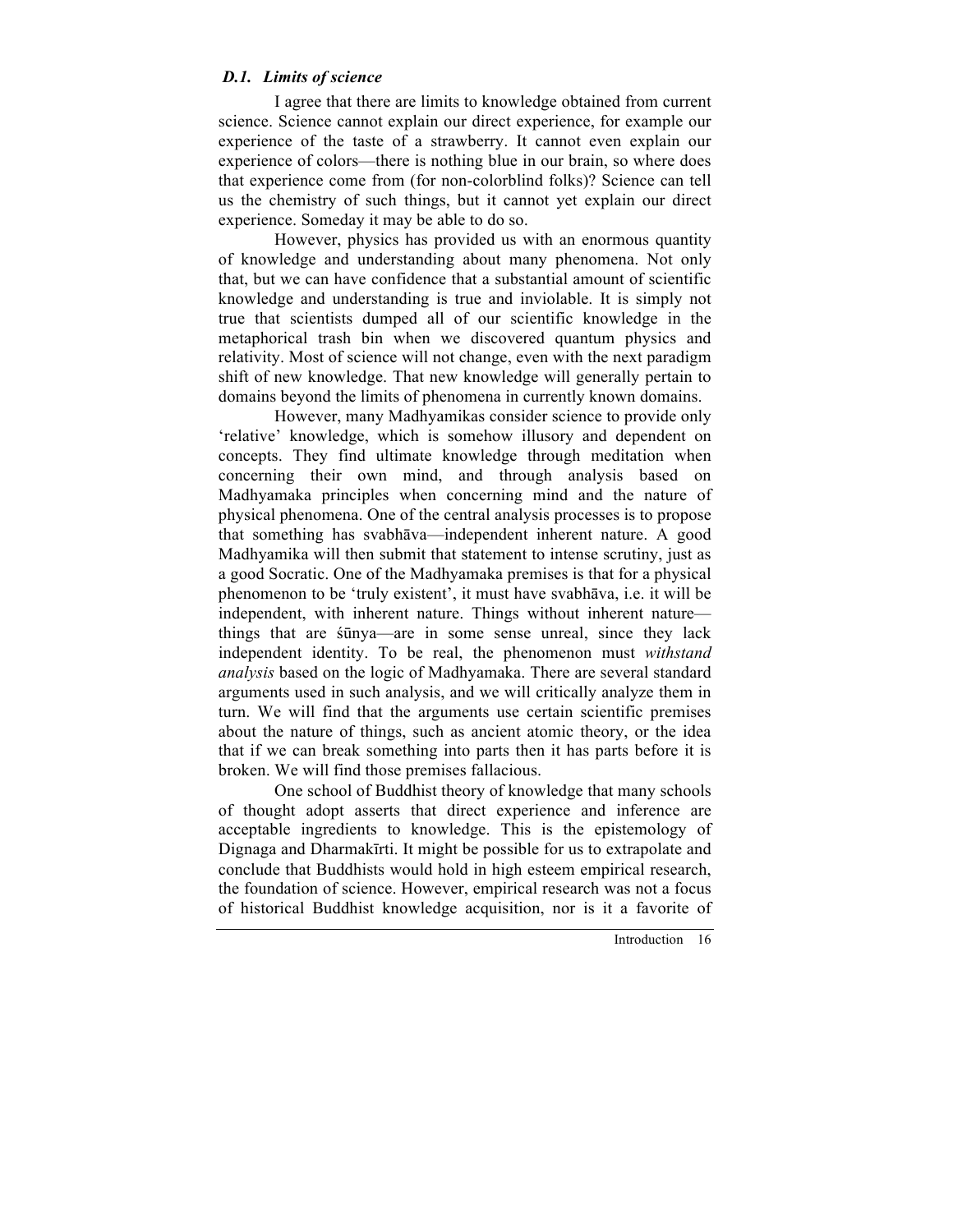modern Buddhist scholars and meditation masters, notwithstanding the Dalai Lama's interests and some of his statements. While some have claimed that Buddhism is a science, this is not an easily justifiable view.

Lately, there has been increased interest in a 'contemplative science' of mind informed by Buddhist principles, cognitive science, neurophysiology and knowledge from many other disciplines. Some scientists have demonstrated changes in the brains of meditation masters indicating higher levels of peace or compassion. As acknowledged by the practitioners, this science—if it indeed is a coherent science—is in its infancy, and is not relevant to the current project. I will leave discussing it to the next series of books.

However, concerning the nature of physical science, I have found some statements that I consider inconsistent. We find the inconsistency in the writings of the same person, and as a community. Some contemporary Buddhist writers who write in the genre of Buddhism and science analyze physics with an anti-realist philosophical interpretation, saying that we should not have confidence in current physics because it has changed so often. In other writing these same writers, or other Buddhists, justify certain Buddhist principles—including śūnyatā—with the results of physics.

Actually, we should categorize some of those writings with the technical philosophy term as being pathological. By philosophical pathology, I indicate the tendency for some philosophers—East and West—to reject use of modern science as untrustworthy, yet use Grade 9 chemistry in their analysis. A completely consistent philosophy should use either no science or the best science. If we want any correspondence with the actual world, it seems impossible to use no science. Hence, we must trust our best science.

I provide an in-depth *Critical Analysis of Further Reading* in my *Volume 2* that analyzes many of those writings. In this volume, I simply justify a realist interpretation of physics and argue that physics does not justify Buddhist principles, yet show how we can have some confidence in both physics and those Buddhist principles without inconsistency, and even partly integrate them consistently.

## *D.2. Matter is mostly empty space, hence isn't really solid*

First, matter is indeed mostly space. However, it is far from empty. Let us use a rock as an example. The rock has atoms, and multiply connected electromagnetic bonds hold them together. Picture a million-billion-billion atoms with EM fields as glowing electric fields filling all of the space connecting all the atoms together. We call this 'solid matter'. If we take this picture down to the region of each atom, we see even tighter bonds, brighter lights with frequent lightning bolts.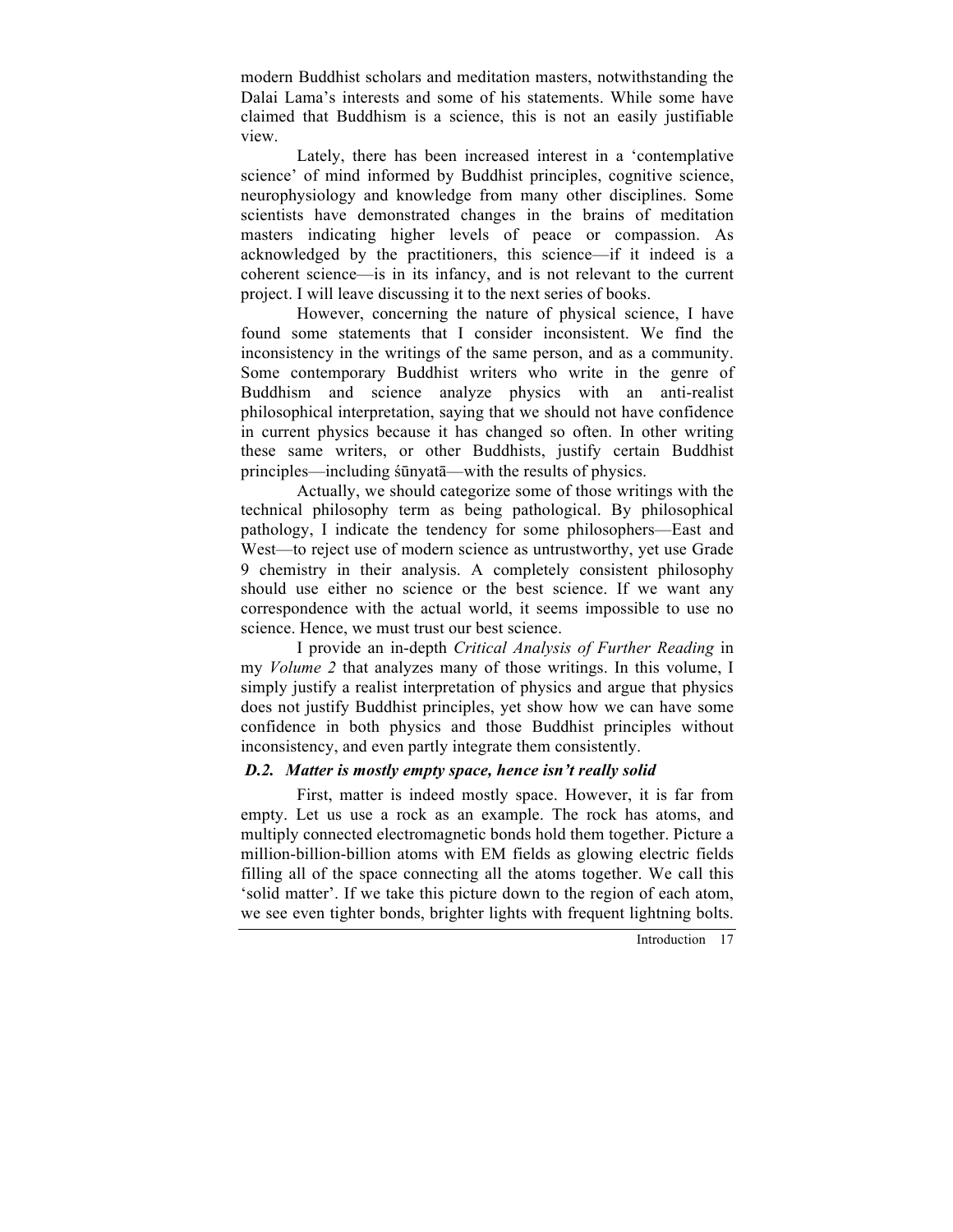If we go further to the nucleus, we find even stronger force fields. The deeper we go the more material, physical energy fills the space.

Compare a rock with the atoms or molecules *unbound*. Simply free molecules of, e.g., a pile silicon dioxide not bound into quartz crystals, will act very differently than a rock. They may not be easy to generate, so let us think of finely ground rock dust as a close approximation. Imagine picking up a pile of fine rock dust and throwing it in the air. To compare, imagine picking up a rock and doing the same. Bonding matters. This demonstrates the material force of electromagnetic bonds. Loose atoms and empty space cannot break a window, while a rock certainly could.

Matter is solid and space is not an absolute void, anywhere in the universe. Space is actually full of material, physical energy everywhere, even in the 'void' of intergalactic space, let alone the solidly packed space in a rock.

## *D.3. Matter is only energy, hence isn't really real*

This kind of energy is not spiritual, emotional, or mystical. This kind of energy is material and physical. Remember  $e = mc^2$ . Energy and mass are convertible. Energy has a mass, and mass has energy. There are four or perhaps five general kinds of energies. Each directly affect what we call matter. Matter, actually, such as elementary particles, are simply localized energy at high density, while space has non-localized generally lower densities—but there is a lot of space!

Energy is real and material. Matter is real and energetic. It seems to me that deep down, everyone really knows that matter is solid and real, or people would be shocked at how they could walk on the earth, and it would be much easier for tigers to eat us if we walked around caught up in our anti-realist philosophies. Tigers do not have such a problem. We might take such an approach only when we try to analyze rationally without basing our arguments on full knowledge of physics, or with use of the out of context extracts of oversimplified knowledge that we picked up from grade school or Cosmos documentaries. When we analyze fully, we find solidity without illusion. I will try to convince the reader of this as we proceed.

#### *D.4. Buddhism is nihilist*

Some Buddhists seem to be saying that nothing is real, but it comes down to how we define 'things' and 'reality'. My stance is that Buddhists do not teach that things are unreal in the sense that they do not exist *at all*. The key to understanding this is to realize that if we use a definition for 'real' or 'exist' that does not really characterize things, then nothing is real. Hence, if we define all things as being pink, polkadotted, and 50 km high, then we must say that nothing is real. If we say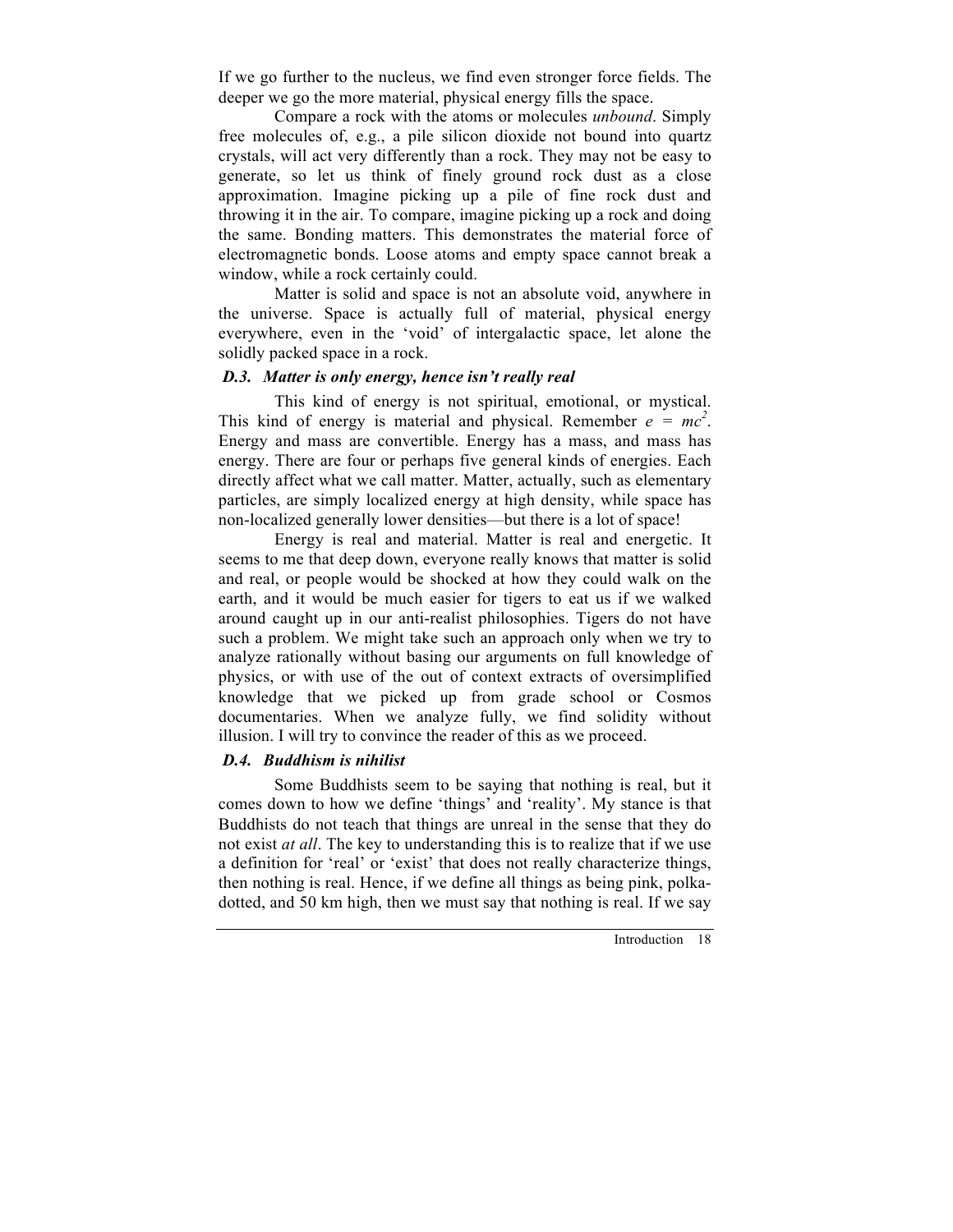that things are real only if their nature is exactly how they appear, then we might have a serious discussion and decide that many things are not real simply because they seem different from the way they truly are. If we say that real things dependently arise, then independent things must not be real, and some (Abhidharma) Buddhists might say that nothing is real. If we say that things are only real if they have inherent nature, then some (Madhyamaka) Buddhists will say that nothing is real. These are technical definitions with enormous ramifications. Some (Chittamatra) Buddhists say that nothing is real except mind, but it all depends on how we define mind. If we use realistic definitions, i.e. definitions of the properties of things that actually correspond to the nature of things, then we find out that there are many real things. I do not think that Buddhism, in general, denies that. As they say, even a goat herder knows that.

#### *D.5. Middle way emptiness is nihilist*

In the English language, the word 'emptiness' has the implication of 'void nothingness'. Many Buddhist scholars and teachers, in writing and teaching, translate śūnyatā as emptiness, saying things are empty. The full meaning of śūnyatā is that things lack svabhāva, which we generally translate as inherent nature. Hence, śūnyatā indicates the lack of inherent nature, or being empty of inherent nature, yet many teachers and scholars leave out the rest of the phrase. Based on an object-oriented philosophy, we typically identify things by their inherent nature. Hence, it is easy to infer from śūnyatā to void nothingness. However, I will demonstrate that it is more consistent with the intent of the concept to resist that inference and implication, and realize instead that things exist with dependent or relational natures, and things are interactive and mutually interdependent. I will argue that this is a standard and reasonably common understanding of śūnyatā. I will resist using the word 'empty' for śūnya or 'emptiness' for śūnyatā, and thus make it easier to realize its true meaning.

## *D.6. The Unitary Principle: Destruction and composition*

Here again is what I call the *Unitary Principle*: It is important to note that just because we can destroy something and obtain pieces does not entail that it is merely or ultimately those pieces, or that it's true nature is the true nature of its pieces. It does not even necessarily entail that it is composed of those pieces! It depends on what it is and what phenomenal domain one is investigating. The basic idea is that many types of things are atomically or sub-atomically bound in what is called a multiply connected lattice with quantum entanglement—and that includes protons, neutrons, atoms, molecules, lattice-crystalline solids (and most solids are such), crystal wineglasses and many other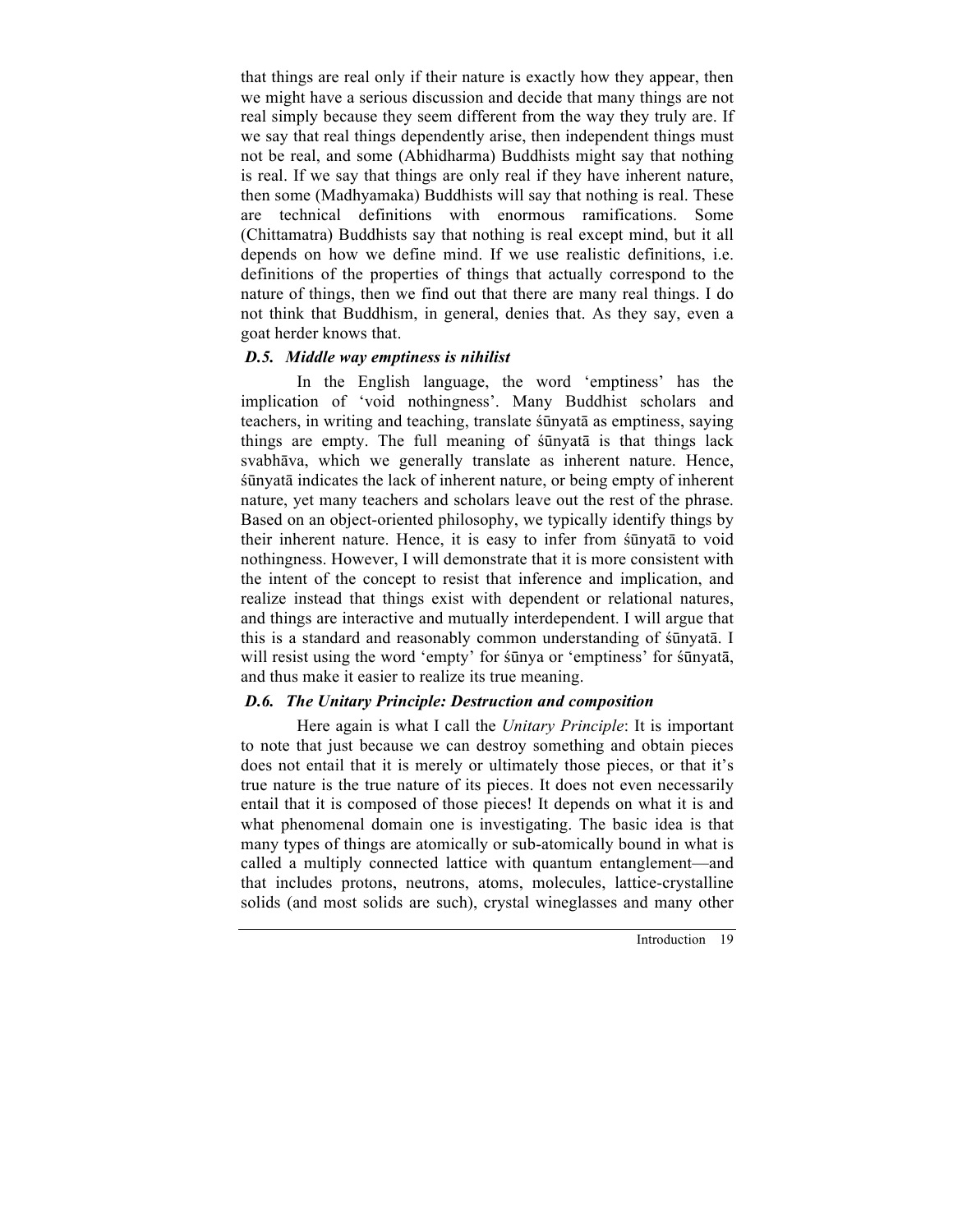common objects. In many domains, we must consider these as single entities, because they are single entities. The fact that they can be broken does not entail that they were composite prior to their destruction. It depends on context—or domain, as we call it. The unitary object had structural symmetries, and when these break, we are in a different domain with different entities.

## *D.7. The Las Vegas Principle*

It turns out that there is an important dichotomy to the physical world between quantum domains and classical domains. Consistent with the pluralism that I promote in this book—justified by results in physics over the past 50 years—we should be aware of what I call the Las Vegas Principle: what happens in quantum domains stays in quantum domains. This principle is contrary to many analysts who take view that counterintuitive quantum properties are the ultimately true nature of all reality.

On the surface of things, it might be easy to deny the Las Vegas Principle. After all, all matter is made of atoms, and atoms are made of elementary particles. Atoms and elementary particles are quantum entities that exhibit counterintuitive phenomena like entanglement and wave-particle duality. Hence, we might argue that all matter also must exhibit those phenomena. However, physicists have performed many experiments that demonstrate the differences between quantum phenomena and classical phenomena. We will discuss some of those results and show how the Las Vegas Principle is appropriate for many phenomena.

#### *D.8. Two Truths: Ultimate=global, relative=local*

We will use the concept of the two truths from Buddhist philosophy—with a twist. The two truths express a standard view of many philosophical systems, East and West. There is the world of appearance, what we sense—or think that we are sensing—and what is real, what is underneath sense appearances that is an ultimate reality. Buddhists generally call the world of appearances the relative or conventional, and sometimes illusory and false. They call the true reality 'ultimate' or 'absolute'. Other interpretations say that they are both true—after all, they are the 'two truths', not the one falsehood and the one truth. Nonetheless, even in the interpretation that allows the relative or conventional to be true, many consider it in some sense less true than the ultimate.

My problem with this concept is that ultimate is frequently determined through reductive fundamentalist perspectives, that what something is ultimately is what its parts are. This is somewhat the Abhidharma view, yet Madhyamaka cuts deeper, and finds no ultimate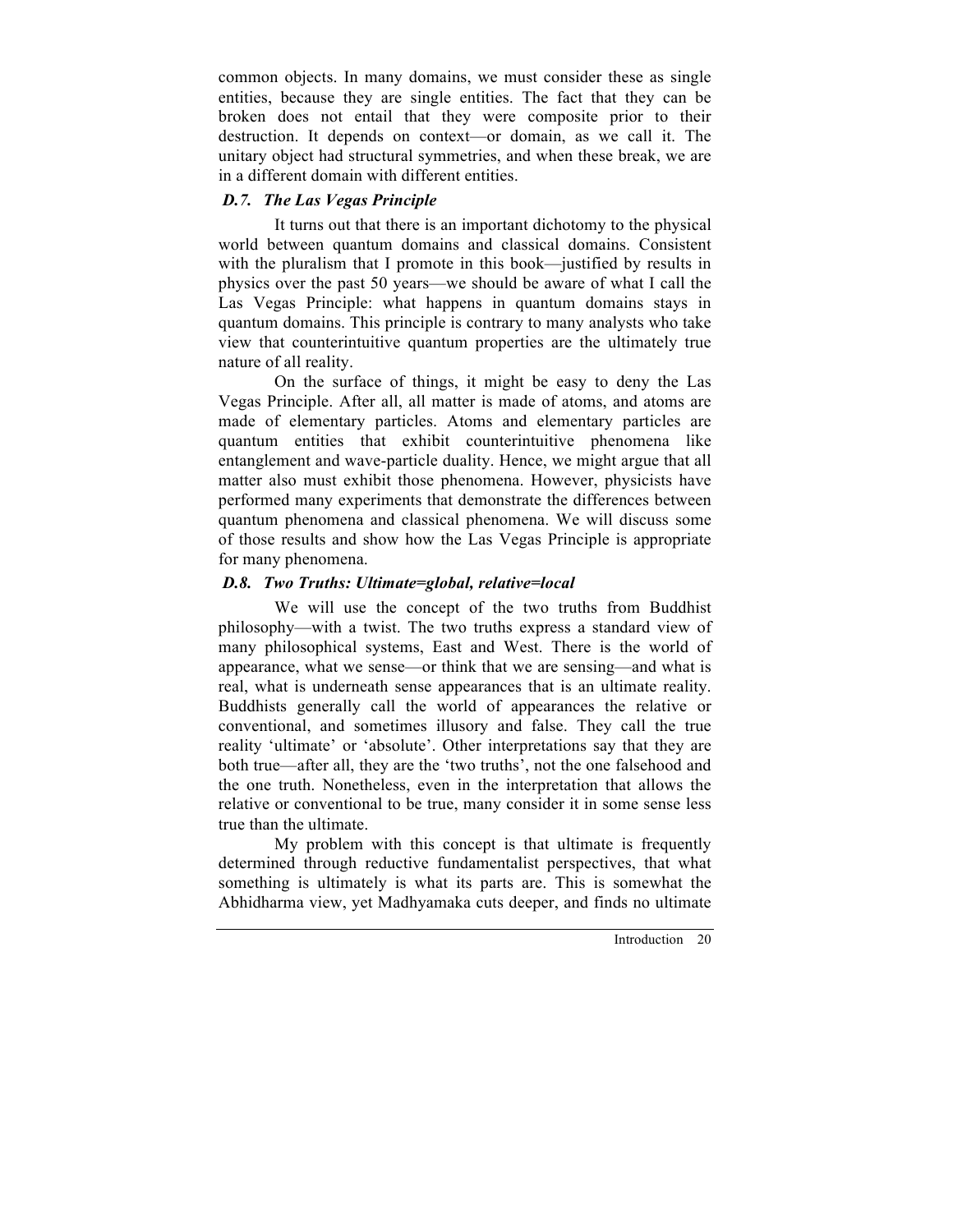reductive basis for building appearances. Thus, it again uses the reductive fundamentalist paradigm and concludes that since there are no fundamental structures, that the appearances are illusory.

This is a problem for modern understanding of the physical reality, as I understand it. Since some domains have pseudoindependence and we cannot justifiably break elementary particles into parts at all, then we must have a different approach. For this reason, I favor the terms local and global. Phenomena in particular domains demonstrate their local natures, and if we compare between domains we find a global nature. I will argue that there can be inherent nature in particular local domains—we will demonstrate that with physics analysis. However, when we compare between domains, we will find relationality in some domains that causally connects to the inherent nature that we found in other domains. How do we interpret the situation when we can track relationality as a cause of the inherent nature? That causality will not deny the inherent nature, simply because relationality causes it in some foundational sense. This is why we cannot use 'ultimate' since that minimizes alternatives. In my system, the global does not deny the local.

Note that it is not the case that we should identify local natures with the semantic dimension of relationality—merely conventions of word usage or concepts—and identify global natures as ontic, objective and real. Rather, we can identify all three dimensions of meaning, knowledge and being—semantic, epistemic and ontic relationality—in each of local and global characteristics of each of the three components of relationality (causal, mereological, temporal).

Therefore, I will interpret local truth as the truth that we find within a particular domain, and there may be different domains with different truths. Cross-domain analysis obtains a proxy for global truth, although that proxy *does not deny what is true and valid within particular domains.* This is the pluralist perspective embodied in my interpretation of the two truths: they are both true, each in its context.

There is a suggestion of that interpretation in classical presentations and discussion of śūnyatā, where we confine local conventional truth to the common sense or some other limited perspective, while we obtain global ultimate truth through extensive and intensive analysis. Hence, there is some correspondence between at least some classical Madhyamaka and my own interpretations. However, the major motivation for my interpretation of the two truths is due to analysis of contemporary physics and philosophy of physics, as supported by my examination of some contemporary arguments pertaining to some of the perennial Western metaphysical puzzles (see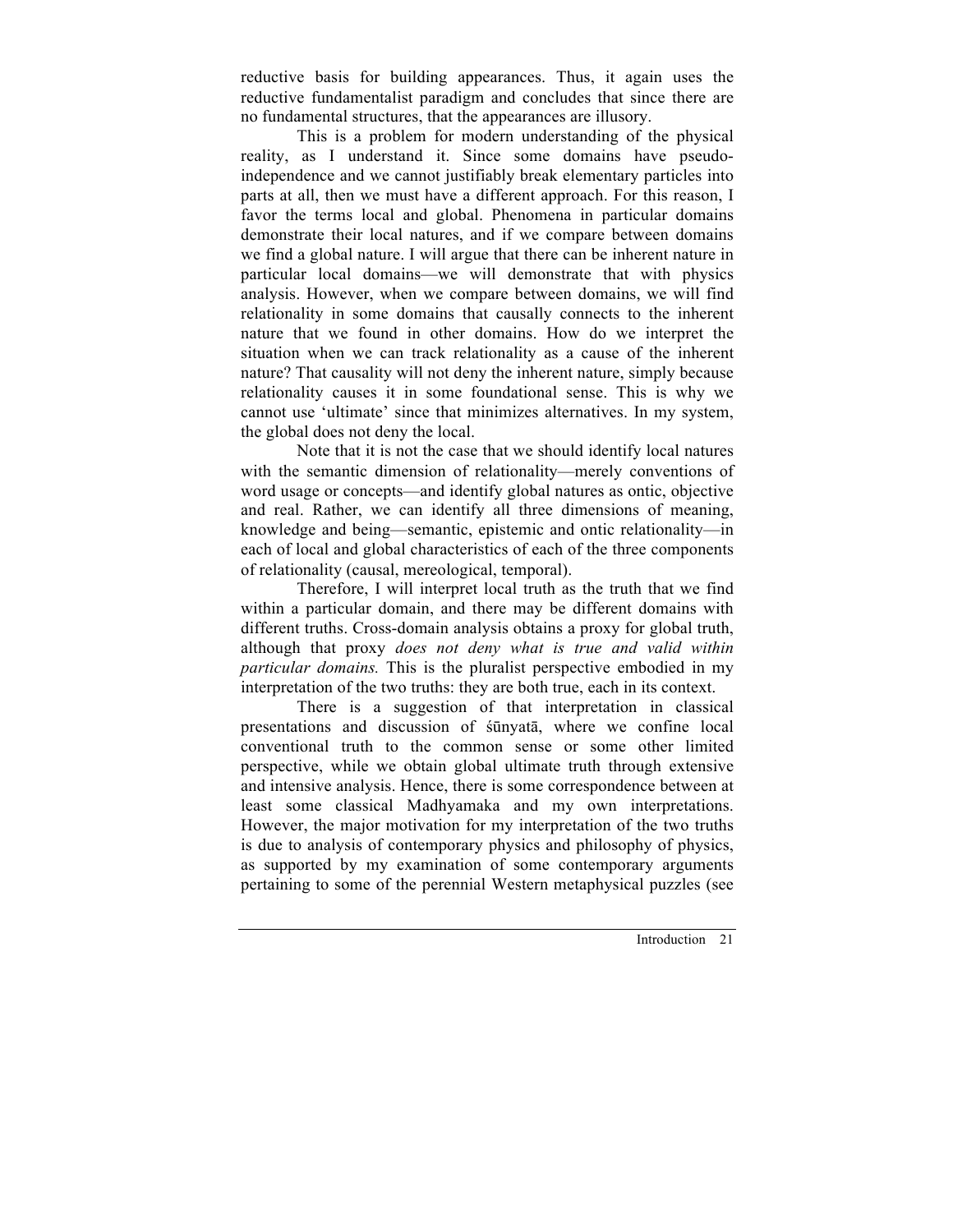Paul 2013). We explore the relevance and power of this pluralism throughout the book.

## **E. Outline and summary of the argument**

#### *E.1. General guidance*

I suggest that the reader examine this introduction carefully, along with the outline of the chapters found in the following section. At that point, it may seem that the reader has alternatives. She may wish to dive in from the first chapter to the last. When reading each chapter, the reader may wish to proceed linearly from the beginning to the end, or go from the introduction to the summary-conclusions section. This latter alternative might be especially attractive if the body of the chapter seems to be tall with weeds of details, e.g. of the controversies around a particular topic, or if the topics are advanced. However, I have tried to introduce all controversies and advanced topics gently, for all readers.

I strongly suggest not skipping around the chapters. They are not entirely self-contained, and trying to read, e.g. about Buddhism first means that you will miss the context of science in which my comments about Buddhist philosophy reside, and all the many comments about Buddhism in that context that I make in the science chapters.

This book is not 'here is the way it is—believe me!' There is no gospel according to St. Robert. Rather, I acknowledge that every topic has many alternative philosophic perspectives, and I argue for what I think is correct while pointing to other views and references for the reader to decide for herself. I summarize the argument in the section below which outlines each chapter, and each chapter also has a summary review and forecast placing the argument of that chapter into its developmental position.

### *E.2. Outline and summary of the arguments*

I have frequently found daunting the outlines and summaries of arguments within introductions to books. They typically assume that the reader already understands what the book is intended to show. They are typically too concise and miss so many details that they fail to provide incentive to read the book and rather discourage one from beginning. I hope that this outline and summary is different, if not concise.

- *Part A: Chapters 2-5:* Empirical reasoning: Science generally, informed by philosophy of science
- *Part B: Chapters 6-11:* Rational reasoning: Buddhism and Western metaphysics
	- o *Chapters 6-7:* Introduction to Buddhism and Madhyamaka in general.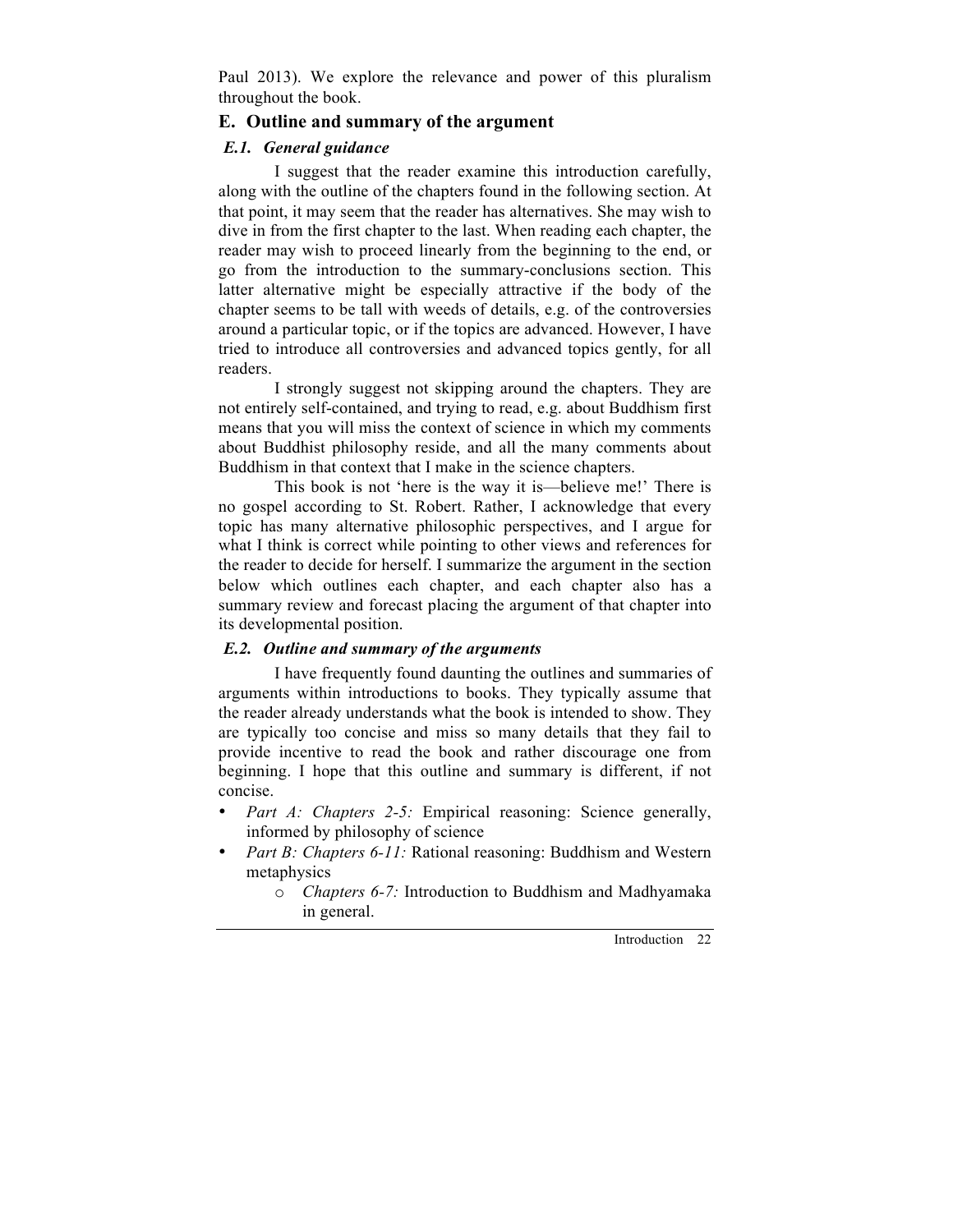- o *Chapters 8-10:* Madhyamaka arguments of causality, composition and change.
- o *Chapter 11:* Western analytic metaphysics
- *Part C: Chapters 12-14:* Empirical reasoning: Physics
	- o *Chapters 12-14*: The physics of causality, composition and change
	- *Chapters 15+:* a summary of conclusions, references, etc.

## **Part A: Empirical reasoning, science and philosophy of science**

'Empirical Science' is a redundant term, yet deserves the emphasis. The goal of this part of the book is to reach an understanding of the nature of science and physics theories, and confidence that in many domains and for many theories, we can believe in the truth of the statements of those theories. Science is therefore not discounted as a merely contingent, conventional or conceptual exercise. This is in contrast to the views of some philosophers who argue that rational analysis informed by commonsense provides ultimate truth. Commonsense is often wrong in physics—even physics graduate students sometimes give contradictory explanations of phenomena. Ultimate truth about the physical world requires good empirical evidence and theory. Armed with that confidence in the truth of some theories in some domains, and the criteria to decide which are true, in later chapters we use physics to analyze some Buddhist and Western philosophical arguments about the physical world.

The culmination of this *Part A* is more detailed introduction to the central features of physics that we will apply (hence then learn more about) throughout the book: structural symmetry and symmetry breaking, the *Unity Principle*, and the *Las Vegas Principle*.

## **Chapter 2: Introduction to science**

In *Chapter 2,* we distinguish empirical activities from merely rational analysis, which is the distinguishing mark between science and non-science, respectively. We compare science with the mere categorization of phenomena, non-science, pseudo-science and religion. We explore the fundamental requirements of any empirical science, including observation, causal explanation, evidence and confirmation. We investigate different domains of different sciences, especially physics. Since contemporary conceptions of science define a theory as a set of models, we discuss the nature of models within a domain.

No one questions whether we can trust science to help with engineering to make bridges, rockets, and machines. The question is whether we can trust science to describe accurately the nature of physical reality in an ultimate sense. If we are to use science in determining the ultimate nature of physical reality then we need to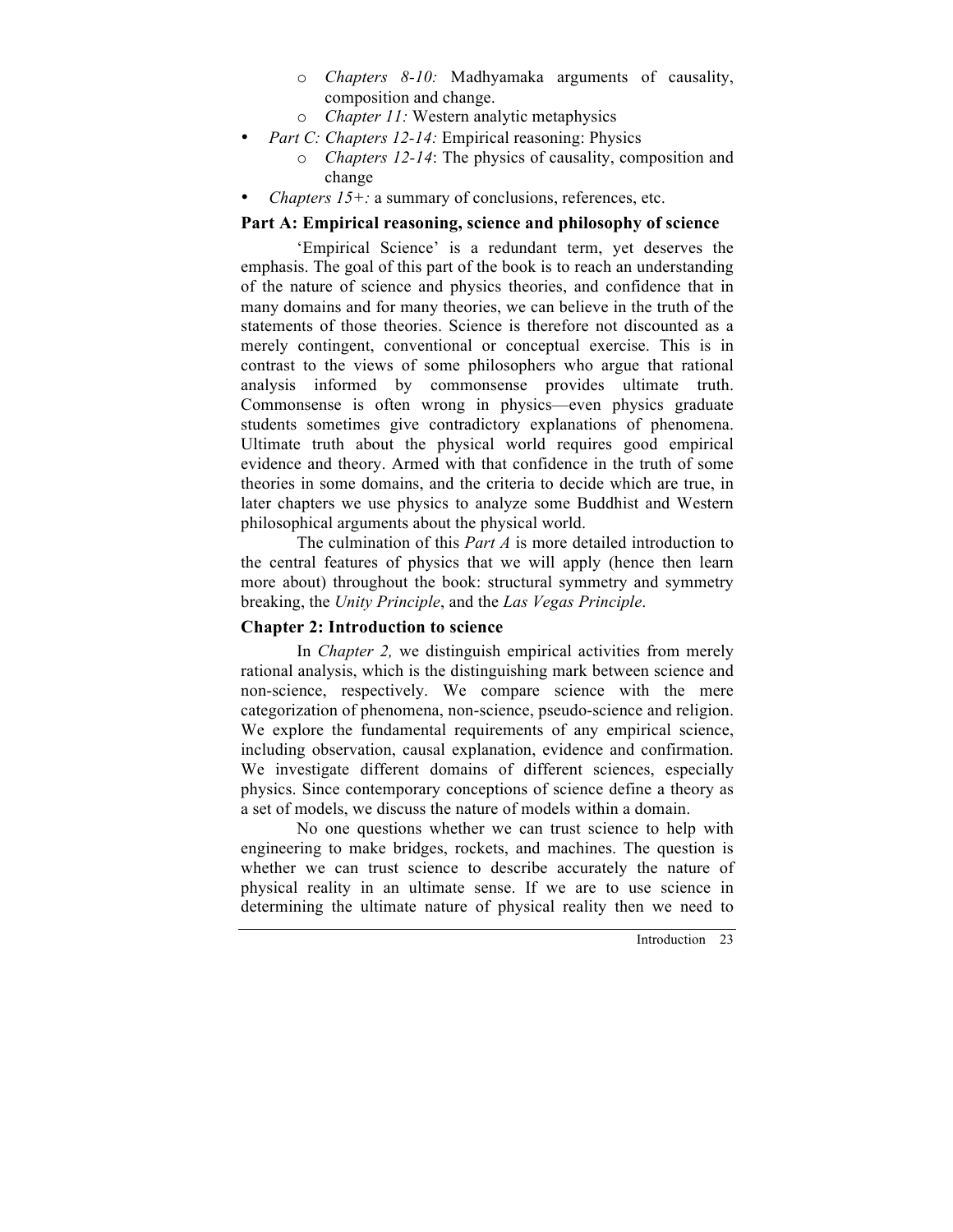know what level of confidence is possible to obtain from science generally and in particular from its theories.

Physics has achieved great success, and this is undeniable. Yet history has eroded our confidence in our understanding of the nature of ultimate reality that physics theories describe. This erosion is due to the revolutionary paradigm shifts produced by discoveries in the early  $20<sup>th</sup>$ Century, viz. relativity and quantum mechanics. We had confident arrogance in the past and where proved wrong, so how can we trust anything now? As with so many aspects of human awareness throughout that tumultuous century, it seemed that everything we held dear and true was proven illusive at least, if not totally false. Philosophers, physicists and mathematicians experienced mid-life crises of confidence. Just as with Buddha, Socrates and Descartes in their time, thinkers of recent times attempted to establish foundations of knowledge from which they could build viable formal frameworks, upon which we can work, understand our practice, and have confidence in our results.

Before we address the central question of trusting science, in this chapter we try to distinguish science as a conceptual framework. The basis of science is testing—no matter what we think is true, we must test our thoughts as hypotheses and acquire empirical evidence that may verify or falsify them. We must place the data within a framework of explanation, and generate further hypotheses and gather new data. Science is always being refined, but that doesn't mean that what we verified is necessarily false. Hence, we introduce the concepts of domains and models. Within certain domains, the hypotheses for which we have verification can remain true forever—only outside those domains, concerning phenomena for which we have no verified hypotheses will further truths be determined.

It is a central thesis this book that there are closed domains within which we have knowledge of what is true about the physical world. To demonstrate this thesis, we must approach further questions about the nature of physics and physics theories. Yet before we address that concern we discuss a thorn in the side of any discussion of science and Buddhism—the influence of mind. Both Western and Buddhist philosophy have seriously addressed the relationship between mind and our world throughout their histories. Science, and in particular quantum physics, has as well. One problem is that we have no comprehensive definition for mind. We discuss this question and conclude that physics has not (at least as yet) provided any verification that any mind directly influences the physical world without any intervening mechanical interaction, such as a hand or tool. Also, we frequently "know for certain" that something is true, yet then demonstrate how it is false.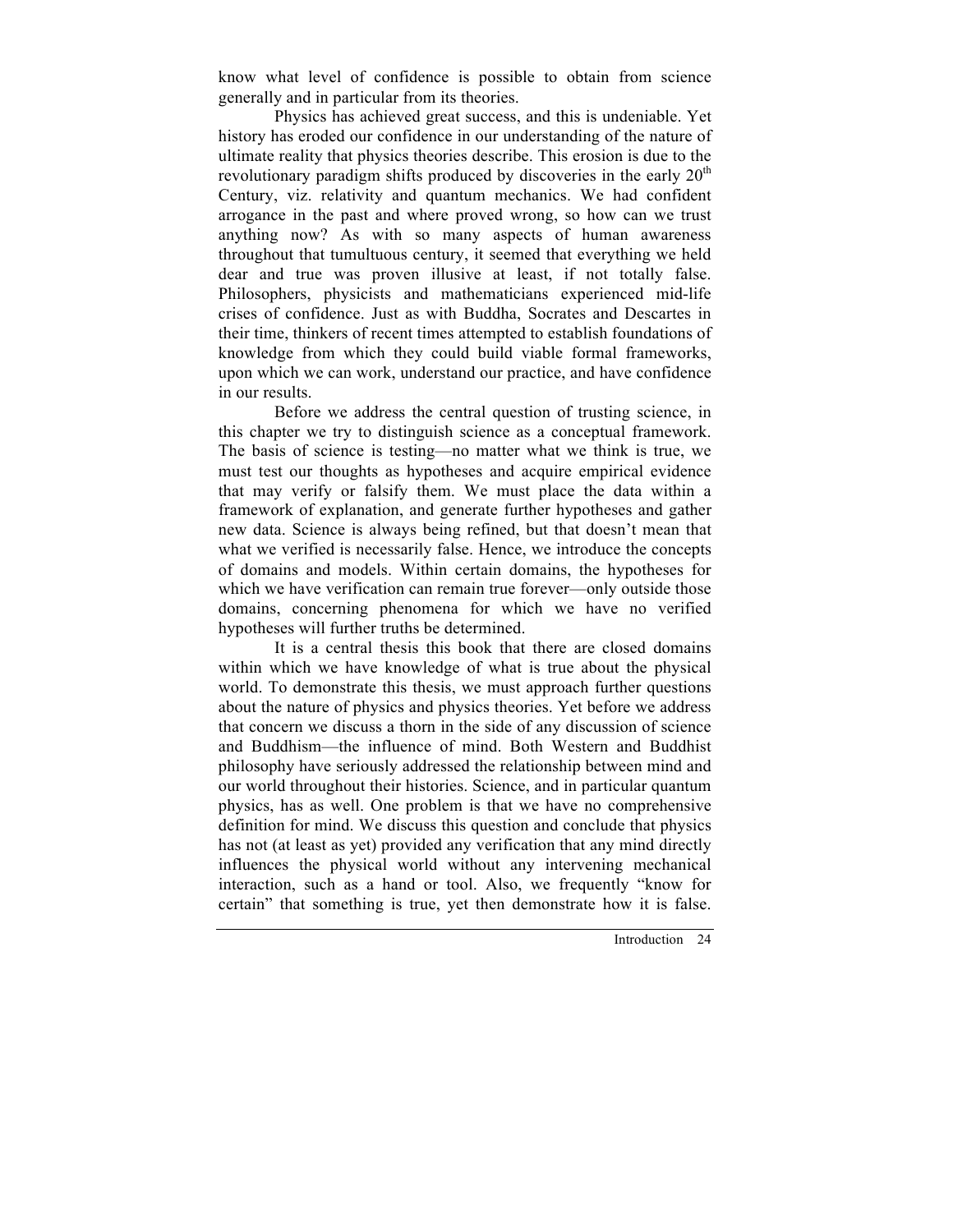This fact is—for me—good evidence that our biases and beliefs do not determine the nature of the world, just what we think about it. Yet, we know from social psychology and personal experience that our thoughts do influence what we perceive, up to a point.

Thus, in this chapter I develop what I call *The Primary Task*, which has two parts: First, figure out how our biases and conceptions change our perceptions and eliminate those biases and conceptions. Second, figure out what is left—that is the ultimate nature of the physical world independent of mind.

## **Chapter 3: Can we trust science? Realism and anti-realism**

In regards the nature of science as a human enterprise, the issue of trust in science developed into a debate between realists and antirealists, also called instrumentalists. Simplistically, realists hold that what verified theories say—and what the central terms of those theories refer to—actually exist in the world as described. When we say 'please pass the bread', we believe that there is bread to pass. The nature of verification and evidence becomes central to this view. Realists call verified theories 'approximately true' or 'partially true'. Non-realists say that this is simply not the case, arguing that even verified theories are merely calculation instruments that indicate nothing about the *ultimate metaphysical reality* underlying those calculations. The ultimate metaphysical reality is the objective and actual reality that is independent of theories, perspectives, human concepts and institutional funding agency agenda, if there is such a reality. Realists respond that it would be a miracle to have scientific success of calculations without correspondence between the theory's pronouncements and the actual nature. There are many arguments on each side to the debate and I will examine some of them. On the way, we will learn a bit more about the nature of science and theories. I argue it is justified to apply a realist interpretation to some theories in some domains. However, I also acknowledge that we must also apply an instrumentalist interpretation in different domains of our pluralist framework.

## **Chapter 4: What makes a physics theory: Physical Pluralism**

In *Chapter 4,* we investigate some of the technical details about the pluralist framework that I develop—Physical Pluralism. Our goal in this short but dense chapter is determining the criteria for justifying the truth of the ultimate nature of metaphysical reality as described in certain physics theories. The major alternative to pluralism is fundamentalism, and we introduce some of the problems with that view. In this chapter, we weigh pros and cons, and partially justify a pluralist framework that can accommodate different interpretations and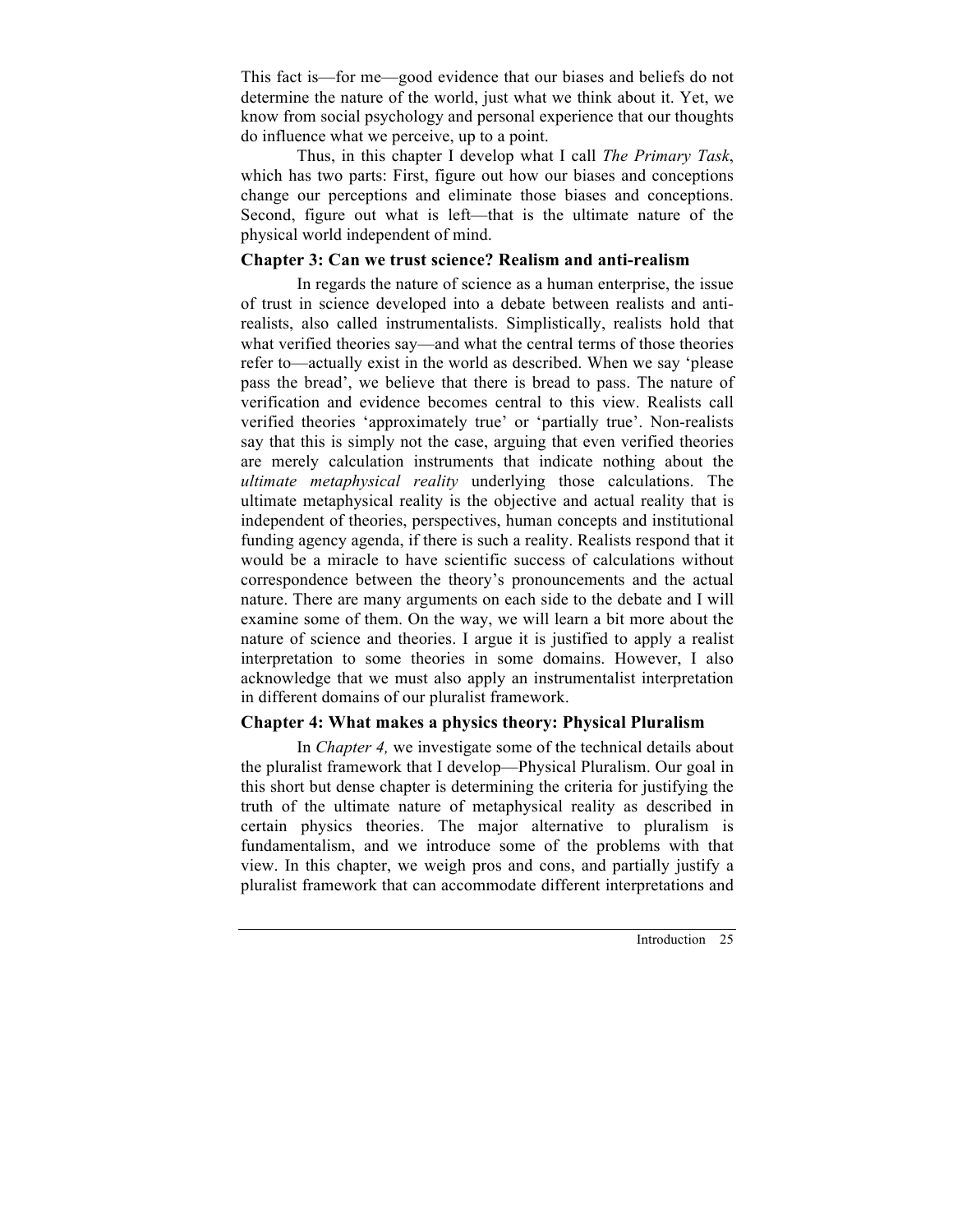perspectives. Further justification awaits the physics chapters in the last part of the book.

Physical Pluralism utilizes the concept of domains. Domains are the analog of contexts as used in philosophical or common discourse. A domain includes our understanding of the phenomena that we are discussing, including objects, processes, relations and any other interactions. The trajectory of a rock is in a different domain from the same rock subjected to acid or radiation. Each domain requires customized theories—for our example, they would be mechanics, chemistry or atomic theory, respectively. Domains of Physical Pluralism are not strictly closed, nor are the theories that describe the phenomena of each domain strictly independent of theories in other domains. I present the elements of physics theories and argue there are general principles that apply everywhere.

However, I also point out that those generally applicable conceptual structures do not simply determine what occurs, but rather merely place constraints on what can occur. For instance, we know that mass-energy is universally conserved, yet within the limits of that constraint many things could occur, depending on parameters within the domain. It is like free will: We cannot fight death, and other *stuff* happens beyond our control, but within those constraints, there are usually many available choices. Within constraints of general principles, physicists develop domain-dependent theories based on domain-specific experimental data.

We discuss the elements of a physics theory. The reader may wish to keep these in mind when we examine particular theories. We then discuss the credibility criteria that enable justification and confidence in the truth of a theory's statements about the nature of the physical world (realism). We compare this with the merely empirical adequacy of a theory that accounts for interactions and calculations without justifying knowledge about the nature of the physical world: antirealism or instrumentalism. Instrumentally, theories cannot describe ultimate causes of interactions. We might compare the latter with 'appearance' in Buddhist theories of knowledge, and many Buddhist views refuse to make statements about any reality beyond appearance. I, however, argue that it is possible to have confidence in many such statements. The question is 'merely' distinguishing which ones deserve such confidence.

## **Chapter 5: Introduction to the theories of physics**

In *Chapter 5,* we discuss the basics of physics as the science of physical reality. We discussed the nature of physics theories in general and also the specifics of how to distinguish and categorize theories. Here we introduce general principles and developments in physics, and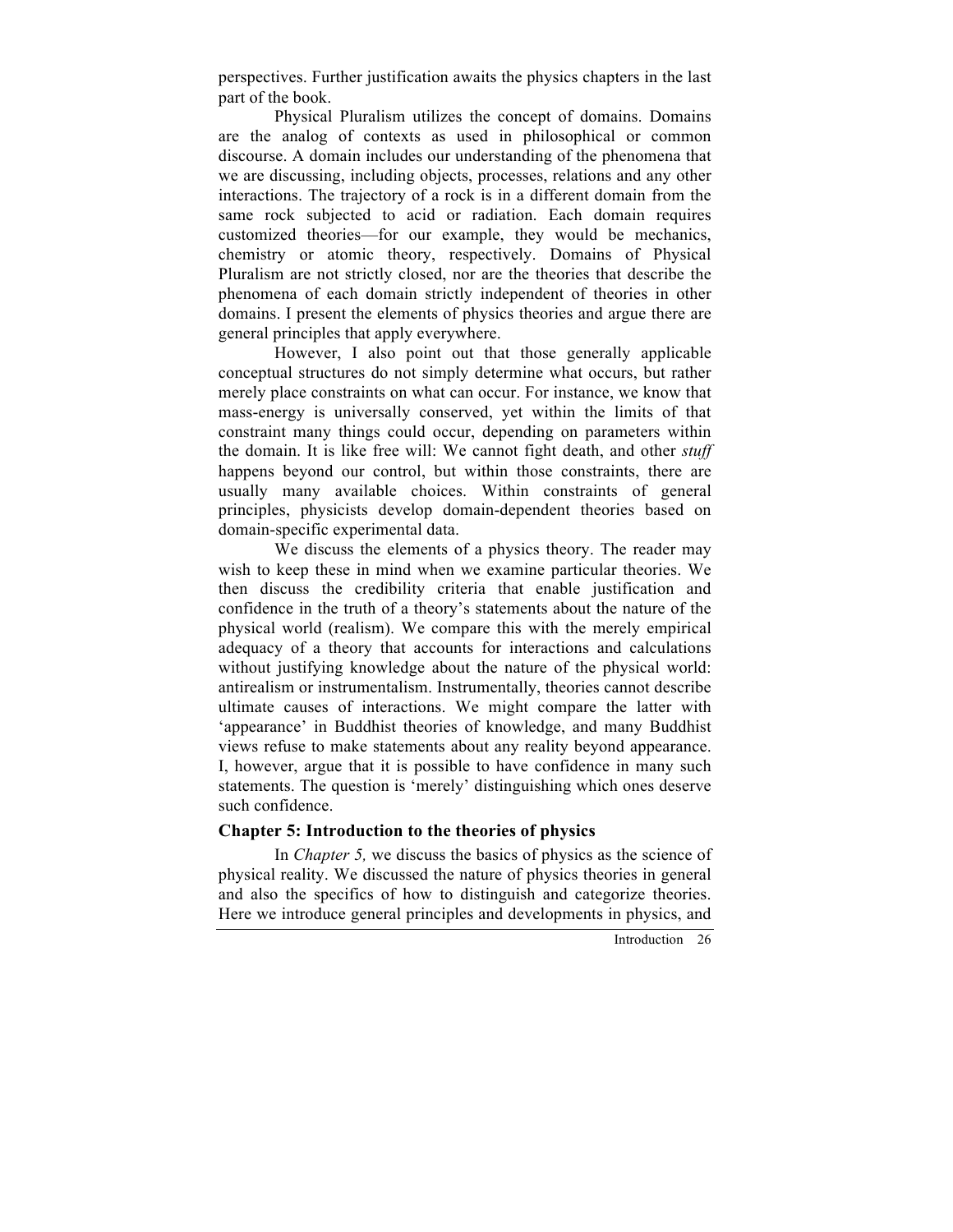many particular theories. These include Newtonian mechanics, more general classical non-relativistic physics theories like optics and thermodynamics, plus relativity and quantum physics.

We also introduce some particular principles of physics that we will use throughout the rest of the book. In particular we introduce the core concepts of structure, symmetry (hence structural symmetry), and symmetry breaking. Further, we introduce entanglement, which is a central phenomena of quantum mechanics and example of structural symmetry. We also elaborate on the *Unity Principle* and the *Las Vegas Principle* briefly summarized in the *Introduction* chapter. These principles are central to the critique of Buddhist arguments against independent entities that follow.

## **Part B: Rational reasoning: Buddhism and Western Metaphysics**

In this group of chapters we discuss Buddhism generally and Madhyamaka in particular, plus some Western views that are relevant. However, our discussion is almost entirely in relation to the physical nature of physical reality rather than a personal journey of discovery of the nature of our own mind, which is the normal focus of Buddhist philosophy. We survey Buddhist philosophies and focus on Abhidharma and other schools of thought, which are the foundation upon which Madhyamaka stands. We then analyze both general and specific Madhyamaka arguments. I justify the approach of objectively, logically, philosophically and scientifically analyzing those arguments. We determine that those arguments are generally insufficient to obtain any certainty in the Madhyamaka view concerning physical reality. Yet, we do not simply throw out the principle of śūnyatā with the ancient, pre-scientific arguments that were used to support them in the past. Rather, we will find modern and justified perspectives that coincide sufficiently with our culture and worldviews about logic, philosophy and science in order for us to realize the plausibility of that principle. Armed with those insights we can proceed to transform our worldview.

## **Chapter 6: Buddhist philosophies of physical reality**

Buddhism began with one man's quest to discover the causes of suffering and a path towards its alleviation. Out of that compassion and diligence arose realization of the nature of the world, i.e. how things ultimately are. That realization involved direct insights by the Buddha's non-conceptual mind, bypassing philosophies, analysis and theorizing. For a while after his realization, he did not think that he could communicate the truth to people, yet soon he began to teach and continued for 40 years. His mere presence inspired wisdom in others,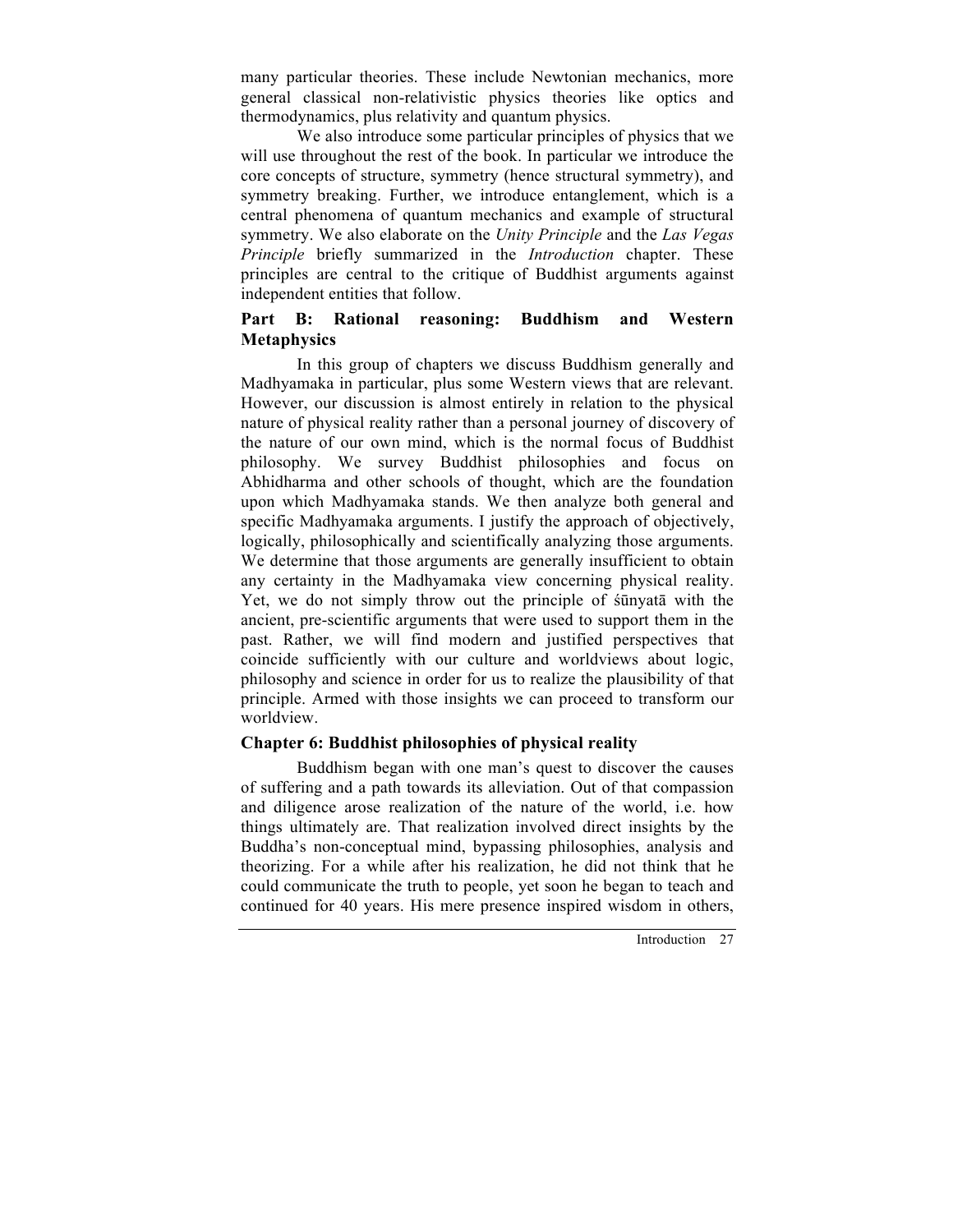but when he or others spoke, they spoke with words and concepts, relating to people through their own culture and philosophies of the time. Each listener heard teachings that connected with their own viewpoints, thus there are many varieties of Buddhist philosophies. In an introductory manner, we discuss several of the main Buddhist schools of thought concerning the nature of the physical world.

In this chapter, we discuss the concepts that we use throughout the rest of the book: śūnyatā—lack of independence—and the three components causality, composition and persistence, which form the organizational structure of the three specific Madhyamaka chapters and the three physics chapters to follow. In this chapter, we further introduce the two truths, which are 'relative' and 'ultimate'. These concepts are difficult to understand in purely Buddhist terms, and mixing them with physics brings further complexity. However, it is through a particular revision of those concepts that I will indicate correspondence between Madhyamaka and physics perspectives.

## **Chapter 7: Madhyamaka of physical reality**

In this chapter, we introduce the philosophy of Madhyamaka. Madhyamaka denies the existence of svabhāva, which we translate as inherent nature. Rather, it promotes the śūnyatā principle that nothing has inherent nature. Madhyamaka is coincident with *prajna paramita*, which is transcendental intellect, our cognitive function that intellectually understands and non-conceptually re-cognizes śūnyatā.

Śūnyatā is a lack of something, yet we may try to understand what this lack indicates about a world without any inherent nature, rather than settling for knowing what it is not. I argue that it is possible to conclude from the negative thesis—the objects, properties and processes that occur in physical reality lack inherent nature—to a positive thesis—that those aspects of reality are relational. Defining what inherent nature would be if it existed, and what relationality entails is, in some sense, the purpose of this book.

Madhyamaka is a set of philosophies about the nature, or lack of nature, of all phenomena. Direct, non-conceptual realization of the śūnyatā nature of our own mind and of our physical environment inspired those philosophies. Once we realize that there is no inherent nature, we can drop the conceptual confusion that clutters our perceptions. Then, there are no further barriers to the arising and perception of any phenomenal experience, regardless of previous value judgments. There are also no barriers to our performance of actions to help people. Such activities arise out of the compassion which is naturally existent within all of us, and which is uncovered through our perception of śūnyatā. These observations are the foundation, and then philosophies about the nature of physical reality without inherent nature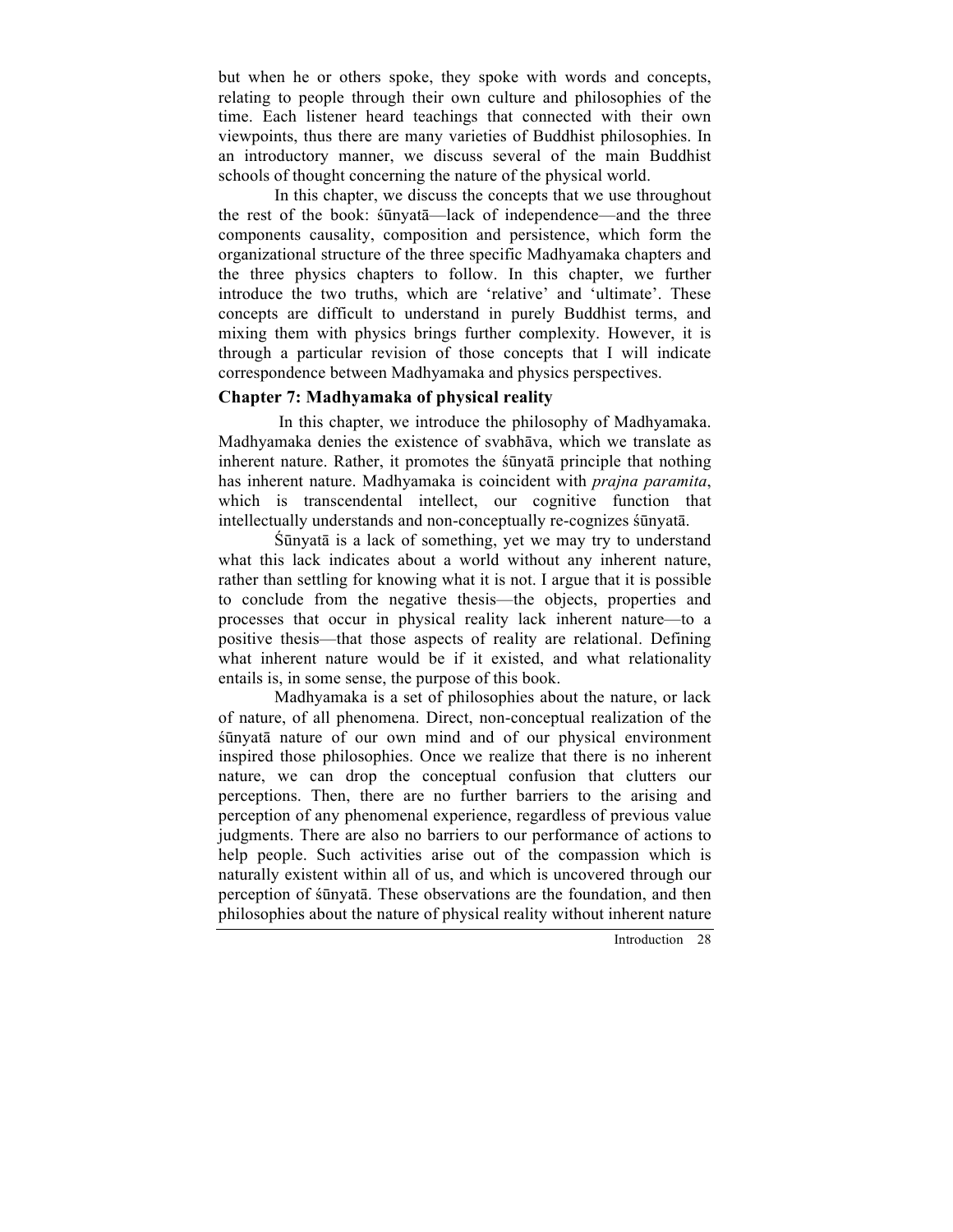attempt to explain what Madhyamika meditation masters directly realized. My explanation results in an analysis of intrinsic properties and relationality in the context of our physical reality.

We continue to discuss more details of Madhyamaka and śūnyatā, including the general and specific argument types that Madhyamikas use in their analysis to 'establish' the lack of inherent nature in physical reality. I defend the position that many—if not all of the reasonings in traditional Madhyamaka as used in India and Tibet that argue against the existence of inherent nature in physical reality are logically invalid and/or factually fallacious. This may seem like a harsh statement for Buddhist true believers. However, my position does not necessarily entail anything about the veracity of the basic śūnyatā principle. Rather, I argue that those ancient reasonings are *conceptual projections* of the principle of śūnyatā from non-conceptual realization into ancient languages, cultures, philosophies and pre-scientific intuitions regarding of physical reality. We will project it into our current intuitions and verified theories.

There are two basic issues in the arguments that we examine here: patterns of logical analysis and scientific knowledge of physics. By our standards, 'knowledge' of physical reality from 2,000 years ago was not very scientific, i.e. not empirical. It was rather more like metaphysical philosophy, and actually quite similar to some Western metaphysical philosophy that we examine later. Throughout this book, I analyze śūnyatā by applying standards of modern empirical physics and philosophic logic in argumentation. In this chapter I point out some of the problems with these argument types, and throughout the rest of the book provide both more details of the problems and indications of revisions that will stand up to such scrutiny.

In this chapter, we analyze the general Madhyamaka arguments for their philosophically logical structure and their correspondence with our knowledge of the physical world. The results of this chapter are central to understanding how we need to revise those arguments. We will begin to do so in the following three chapters.

## **Chapters 8-10, Madhyamaka: śūnyatā of physical reality**

In the previous chapter, we discussed the general Madhyamaka argument types. In these three chapters, we discuss the specific types that correspond to each of the three components of svabhāva and śūnyatā. These components are, respectively, (1) causal independence and dependence in relation of one object to other entities; (2) independence and dependence in relation between a whole composite entity and its parts—if any; and (3) persistence and impermanence. In these three chapters, we examine the arguments regarding those components in more detail by examining Nāgārjuna's seminal text in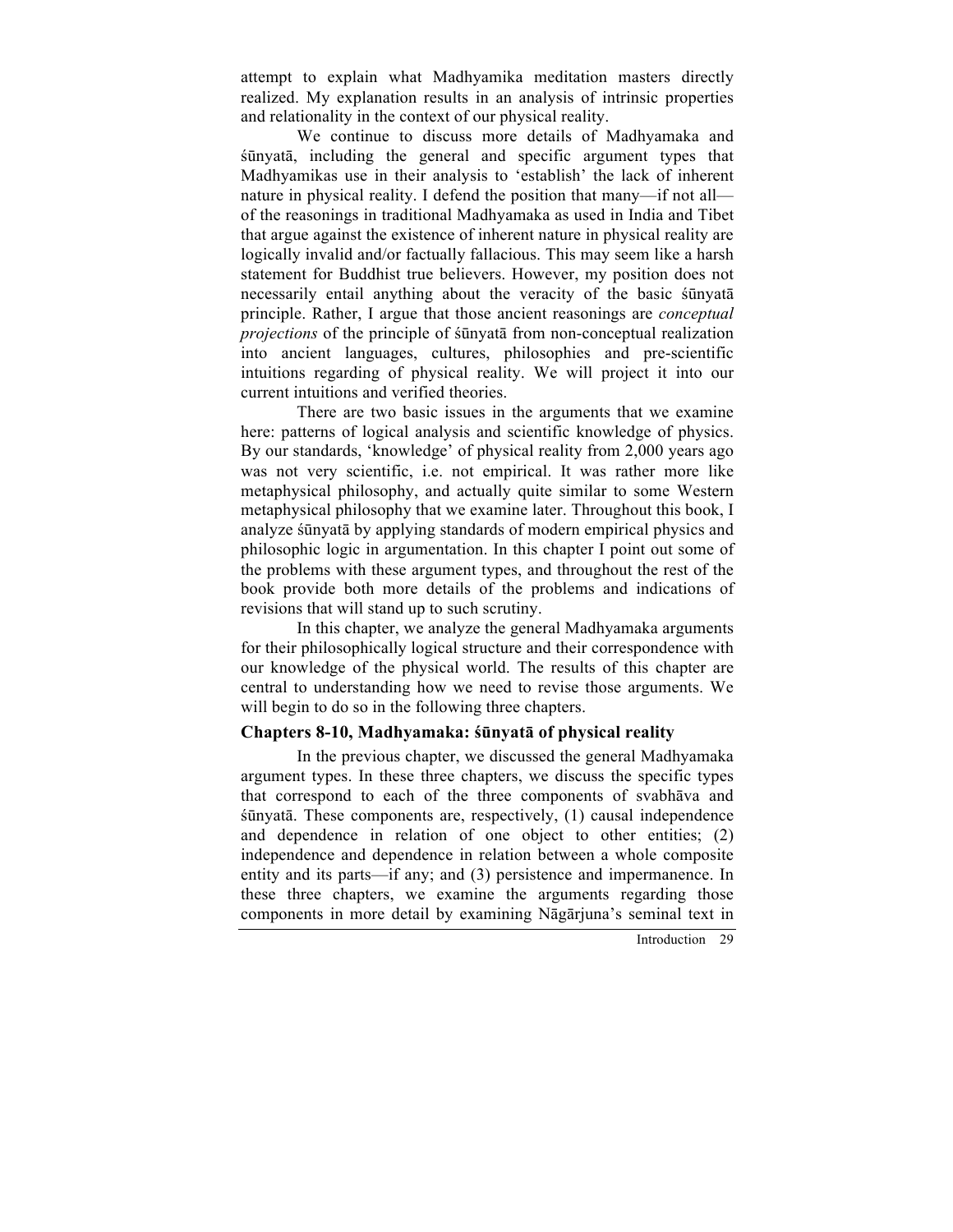light of several commentaries, ancient and modern. We examine central arguments in detail to understand what Madhyamaka is promoting, and critically analyze them in light of modern philosophical standards and physics.

In these chapters, we point to the philosophically and physically sound arguments—in the context of Physical Pluralism that correspond to the views of Madhyamaka. In the physics chapters we will develop those arguments further, and find their limitations. For example, we 'know' that atoms have intrinsic nature, violating śūnyatā. However, that intrinsic nature is confined to a domain, thus identified as 'relative' truth. 'Absolute' truth is identified as coming from interdomain comparisons. Note, however, that the latter does not deny the former. Atoms indeed have intrinsic and inherent nature—in their domain, just as everything has a nature in a domain, but nothing has universal nature. This idea was introduced in the preceding section of this introduction chapter.

## **Chapter 8: Madhyamaka of Dependence: Causality without Production**

In Chapter 8 we examine the main Madhyamaka argument from Nāgārjuna concerning cause and effect. Many agree that Nāgārjuna rejects a production theory of causality which posits something new coming from something old. Most interpret his view as defending a dependence theory of mutual interdependence. It is also common to interpret Nāgārjuna's view as a regularity interpretation of one thing following another, similar to Hume and without any necessity in the causal relationship. Hume famously said that all we know about causality is from our habits of connecting the generalities of some type of thing happening after some other type of thing happens: no necessity, no natural laws, no direct entailment from causes to effects, but rather simply coincidence. I argue that this is not either Hume's view or Nāgārjuna's, and also incidentally is counter to science generally and physics in particular. The latter supports a dependence theory of causality that is common in modern physics called *exchange of conserved quantities*. For example, (ignoring relativity and such messy details as friction for the moment, just to keep it simple) energy is conserved as two billiard balls collide, and energy is exchanged from one ball to another. This regular occurrence is fully necessary and we describe it with well-known theory and natural laws. While Abhidharma places cause and effect in entities, Madhyamaka and modern physics places causality in the interaction.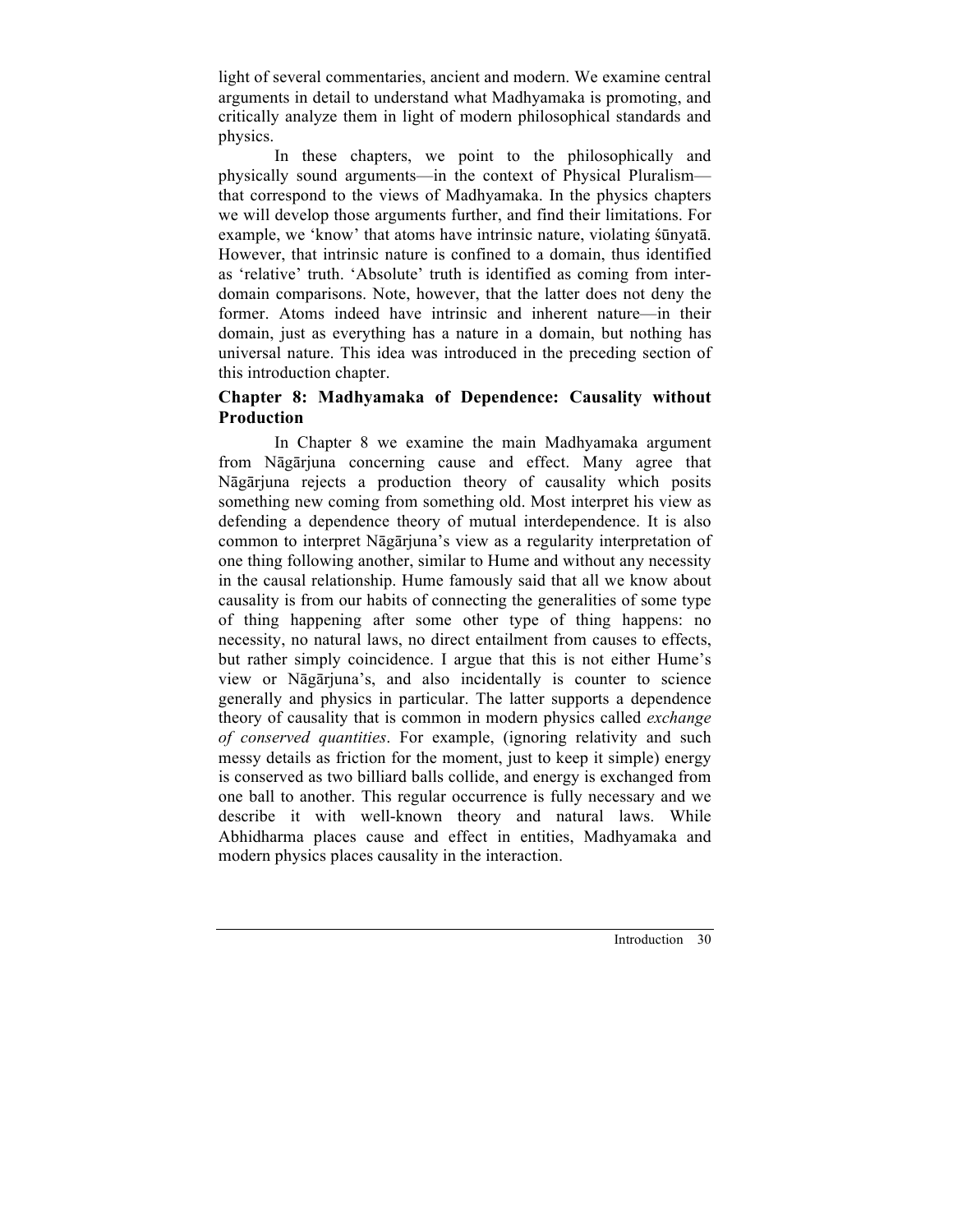## **Chapter 9: Madhyamaka of Composition: Relations without Relata?**

Both Abhidharma and Madhyamaka, and even some Western metaphysicians, deny the reality, i.e. the inherent nature, of composite entities. With the *sevenfold reasoning* Madhyamaka argues that if we try to identify inherent nature in the whole or parts of a composite entity, then logical paradoxes are produced. The only way out— Madhyamikas tell us—is to acknowledge no such nature in either parts or wholes. However, what can we say about the nature of 'ultimate' parts? Abhidharma promotes the idea that there are partless particles which are the 'elemental atoms' or building blocks of all matter. Madhyamaka utilizes the *neither one nor many* argument to deny that even those elementary particles could have inherent nature. However, physicists and philosophers of physics commonly point out that the elementary particles of modern particle physics have intrinsic properties, independent of anything else. Is this a denial of śūnyatā? In one sense it certainly is: there are independent entities that have intrinsic properties. These include crystalline rocks, molecules, atoms and other things that are 'normally' thought to be composite. Additionally, there are elementary particles that definitely have no parts. They are unitary in that they cannot be arbitrarily broken into pieces for analysis of their parts, since they have no. Hence, the Madhyamaka analysis cannot apply. Nonetheless, for some things, we may examine them in a cross-domain analysis and determine a causal relationship from 'smaller' entities to the 'larger' independent entities, and these may be interpreted—in other domains—as parts. Hence, we will have to revise both our understanding of śūnyatā and our understanding of physics in terms of pluralist, semi-independent domains to get a match, even though the match has limited applicability and utility. We introduced that correspondence in Chapter 9 during analysis of Nāgārjuna's arguments.

## **Chapter 10: Madhyamaka of Change: Impermanence and Momentariness**

Abhidharma and Madhyamaka both argue that all things are impermanent. This seems obvious from our personal experience. They disagree only in how radically impermanent the things may be. Abhidharma supports the idea that things last for a moment; Madhyamaka argues that a moment would have a beginning, middle and end, and each of those three would have those three again, neverending in infinite regress—thus there are no moments either. Madhyamikas never considered the idea of continuous time with zerodurations that can nonetheless sum to become finite durations, which is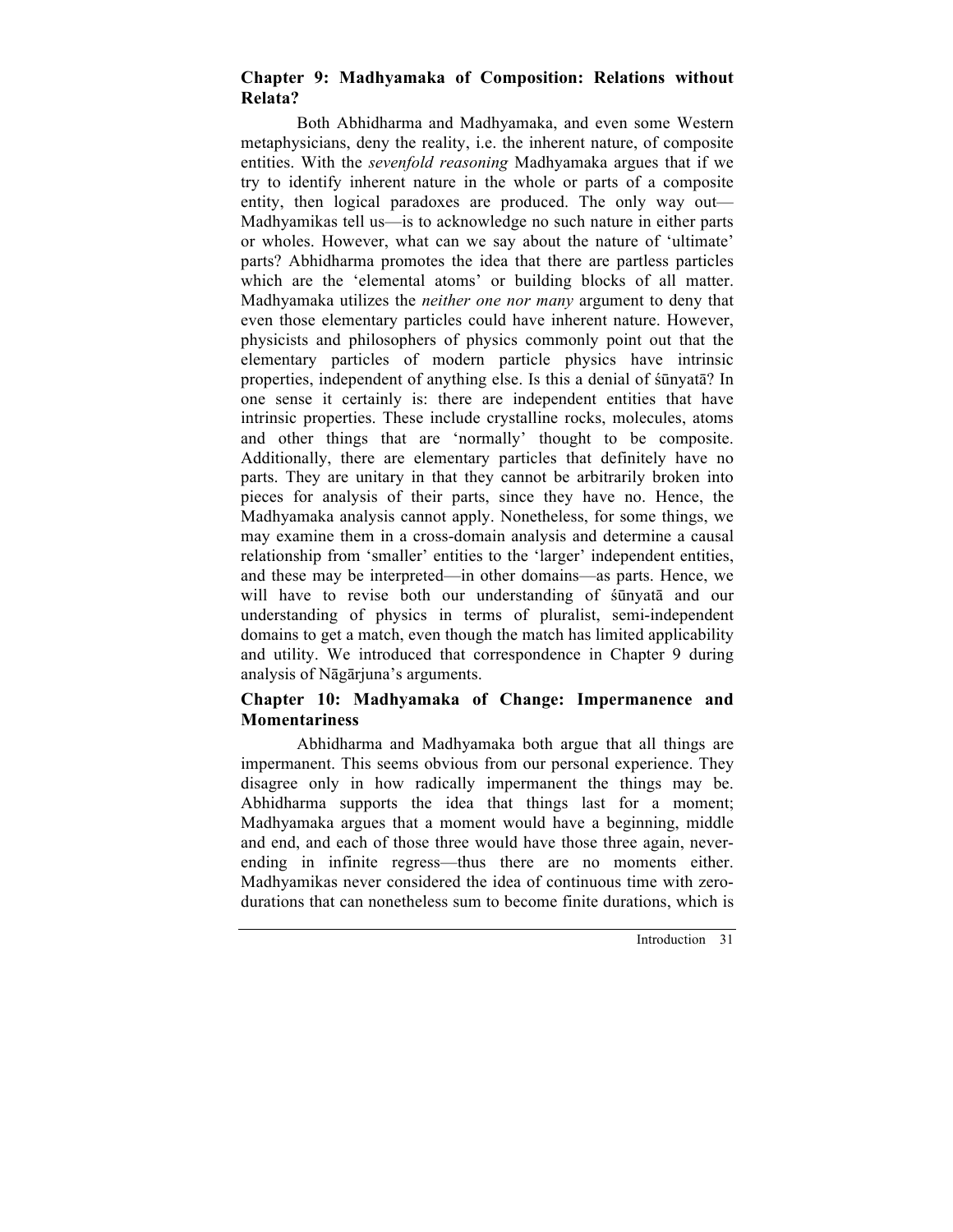not a surprise before the Western invention of calculus. The present moment has zero duration, yet there is no 'next' or 'previous' moment—it is a continuous flow of time. However, the Madhyamaka proposal of continuous impermanence that I call *radical impermanence* concerns objects, not time. Can we support the idea that things do not persist? We see things simply persisting for significant durations, and can imagine that they could persist for very long times. I argue that neither Buddhist school can justify the universal view of impermanence of all things with consistent reasoning, although my argument will not become completely clear until we analyze the physics in a successive chapter.

## **Chapter 11: Western Analytic Metaphysics**

In terms of physical reality, the traditional Buddhist arguments did not use empirical results of modern physics, and most contemporary authors do not even offer modern modifications to those arguments (see my *Critical Guide to Further Reading* Appendix in Volume 2). Because of this situation, the arguments are not meaningful, and further do not provide accurate conclusions. Perhaps contemporary Western philosophic analysis in the metaphysical tradition provides insights for our issues. We therefore briefly examine several modern arguments concerning causality, mereology and change. We find arguments that are similar to Abhidharma, and as equally fallacious.

## **Part C: Physics: Chapters 12-14**

In these three chapters, we ask whether it is necessarily true (according to our best physics theories) that we can accurately categorize all physical phenomena as śūnya, i.e. lacking inherent nature. In order to answer we use different theories examined in relation to each of the three components of independence and dependence.

#### **Chapter 12: Physics of Dependence: Conserved Quantities**

Here we explain the *conserved quantities* theory of causality in more detail. We look at causality in several classical and quantum physics theories to see whether the interdependence principle of śūnyatā makes sense (judged by these theories in their domains) and if the idea is useful to inspire further developments. We will look at the flashy modern theories that are part of the clusters of theories denoted by the terms relativity and quantum physics, but also look at the more mundane classical physics theories, including classical mechanics, thermodynamics, optics, classical electrodynamics, and chemistry, plus the amalgam that is condensed matter (solids) physics. The conserved quantities view—which is a stable and standard view of physics—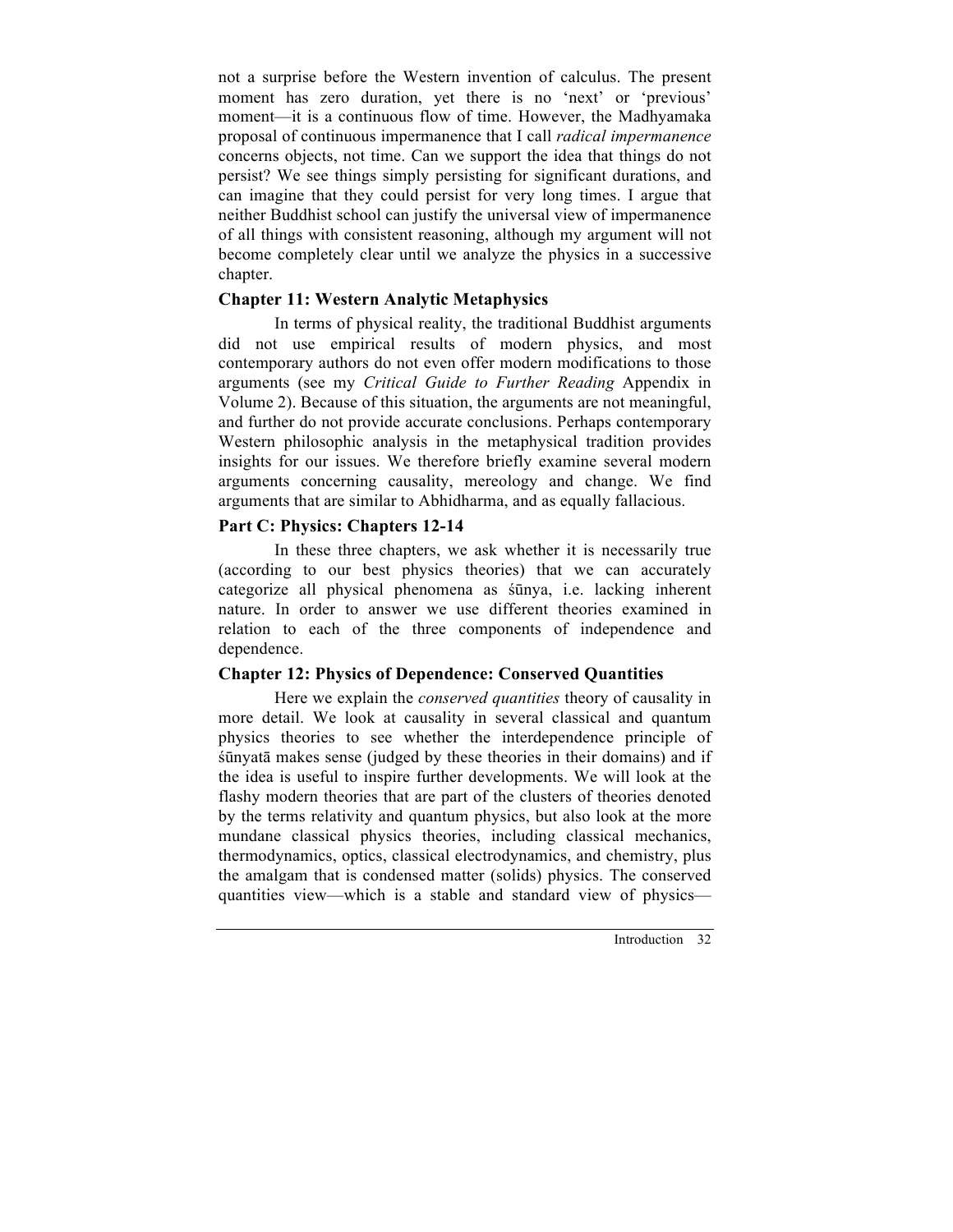seems to correspond strongly to the interdependence interpretation of Nāgārjuna that I proposed in Chapter 8.

## **Chapter 13: Physics of composition: Classical-Quantum, Particles-Fields**

Madhyamaka posits interdependence between parts and wholes and the lack of any inherent nature in either composite wholes or fundamental particles. This may entail that there are no fundamental particles, or it may entail other hypothetical conjectures concerning matter. I previously argued that the Madhyamaka reasonings concerning parts and wholes are either metaphysical wordplay semantic puzzles that have no correspondence to physical reality—or are factually fallacious according to facts that we now know. To arrive at valid and true statements, we must apply a modern standard of philosophical logic and a modern physics view of the nature of matter and energy. We will discuss and apply common chemistry and the foundational issue of quantum entanglement and denial of local realism in order to determine what physics has to say about the relationship between parts and wholes. Herein will be the justification and many examples of the *Unitary Principle* and the *Las Vegas Principle.* Many entities are clearly composites, but I argue that many others are independent unitary entities that have no parts. They can be broken into parts, but the breaking destroys what they were. Similarly, just because the quantum domain is fraught with chaotic motion does not entail that at least some classical domains are not securely stable. I argue for a pluralist understanding about these relationship, and find some correspondence with śūnyatā—but only in that pluralist interpretation and not universally.

## **Chapter 14: Physics of Change: Relativity & Quantum Gravity**

Madhyamaka reasonings argue that everything is impermanent, but physics may have something else to say about that. Sure, according to the latest cosmology, there was a big bang that started all of existence, and there may be a big crunch to end it. However, there may not be such a contraction.<sup>1</sup> Our sun will expire someday, but this is not fundamentally the kind of impermanence that śūnyatā identifies. Madhyamaka posits a radical impermanence whereby everything changes continuously. We will examine change and time and then see what physics theories have to say about that. Every proton, for instance, has a lifetime (if left to its own devices) longer than the current age of the universe. How can Madhyamaka accommodate that? Saying that it is ultimately made of dynamic quarks resorts to the reductive approach,

 $1$  The 2011 Nobel Prize for Physics was awarded for discovery of the acceleration of our universe, which may result in an infinite expansion and ultimate cooling.

Introduction 33